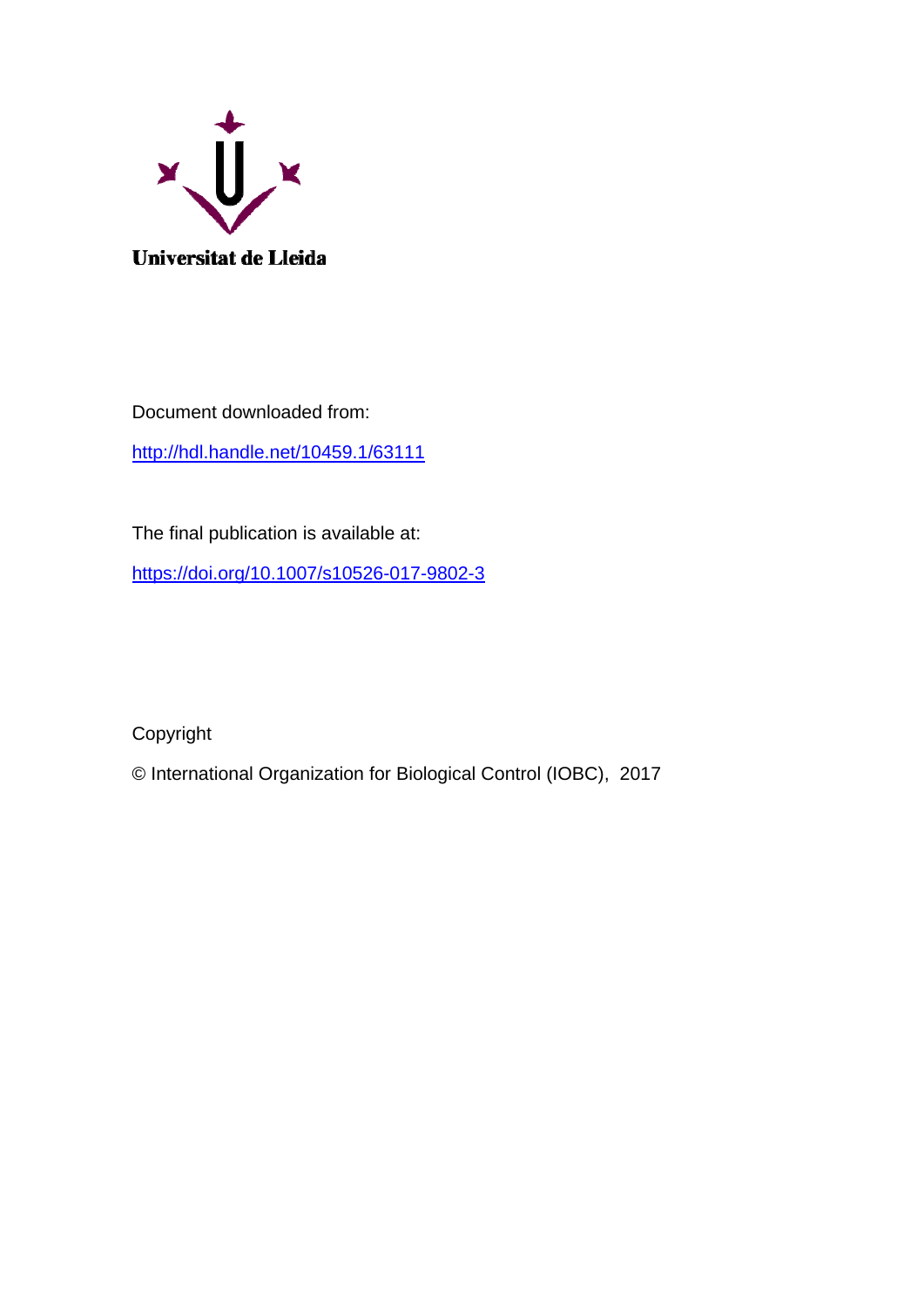**C**hapter IV

# F**ormulation of the biocontrol agent Bacillus amyloliquefaciens CPA-8 using different approaches: liquid, freeze-drying and fluid- bed spray-drying**

Gotor-Vila, A., Usall, J., Torres, R., Abadias, M. & Teixidó, N.

BioControl (2017) *in press* doi: 10.1007/s10526-017-9802-3

### **ABSTRACT**

The present work focuses on the assessment and comparison of three different formulation technologies and the effect of protectants on cell viability, storage stability, and antagonistic activity of the biocontrol agent *Bacillus amyloliquefaciens* CPA-8. Cultures were concentrated with different protective substances such as MgSO4, sucrose, and skimmed milk (SM) and subjected to liquid formulation, freeze-drying, and fluid-bed spray-drying. Results showed that CPA-8 freeze-dried cells without protectants or amended with SM suffered the highest losses in cell viability (0.41-0.48 log). Moreover, the cell viability of the tested freeze-dried products decreased after four months of storage at both tested temperatures (4 and 22 ºC). Otherwise, liquid and fluid-bed spray-dried products were stable for four months at 4 ºC and for twelve months at 22, 4 and -20 ºC, respectively, and no effect of the protectants was observed. The most suitable CPA-8 products were then tested against *Monilinia laxa* and *Monilinia fructicola* on artificially wounded nectarines and in all cases, the antagonistic activity was maintained similar to fresh cells. The efficacy results revealed that the formulation process did not affect the biocontrol potential of CPA-8. This work led us to conclude that effective formulations with final concentrations ranging from 1.93  $10^9$  to 2.98  $10^9$  CFU mL<sup>-1</sup> and from 4.76  $10^9$  to 1.03  $10^{10}$  CFU  $g$ <sup>-1</sup> were obtained for liquid and dried products, respectively. Additionally, the suitability of the fluid-bed spray-drying technology should be taken into account to develop a stable and effective CPA-8 product for practical applications to control brown rot in stone fruit.

**Keywords:** *Bacillus* spp., protectants, shelf-life, *Monilinia* spp., biocontrol efficacy.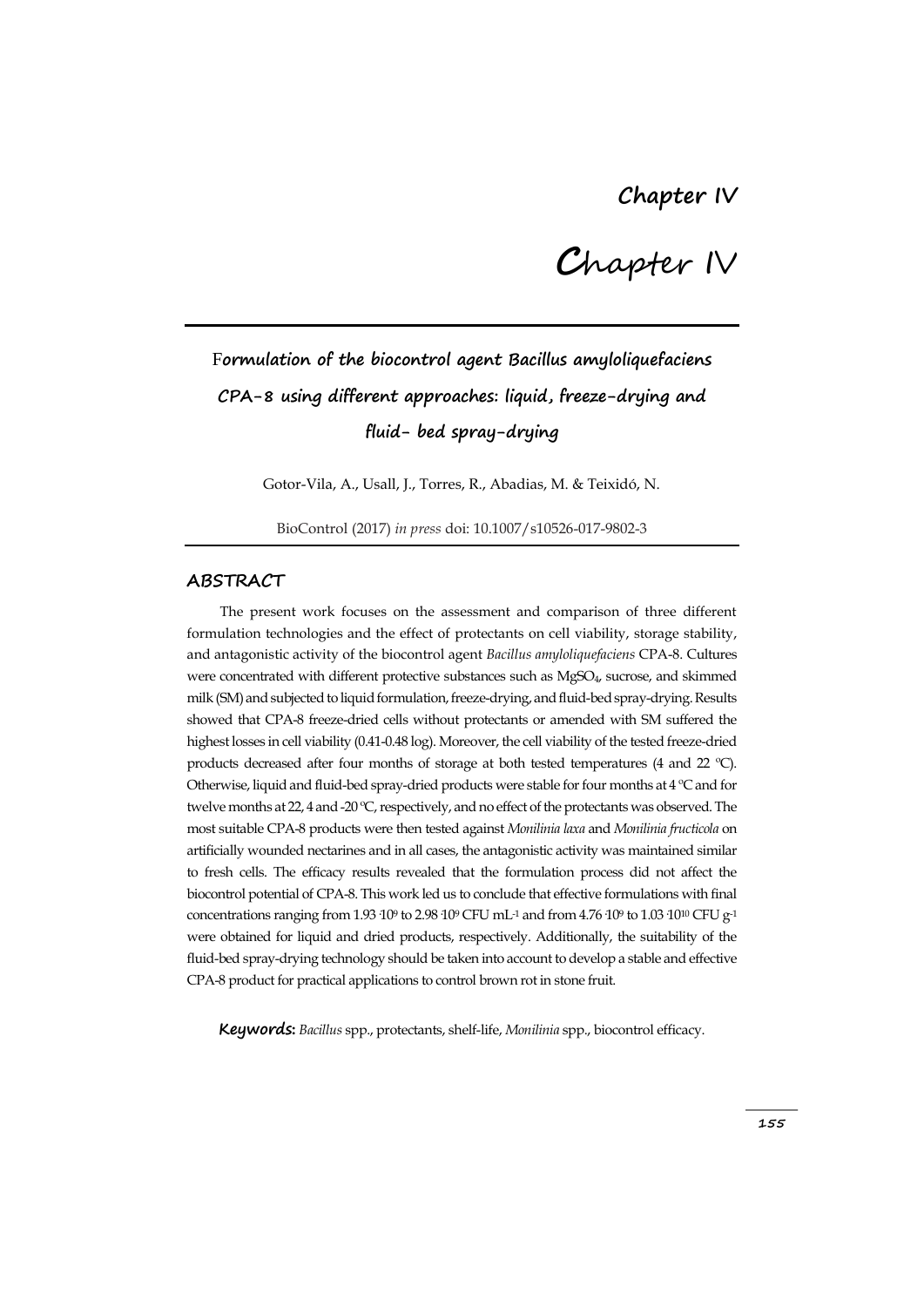### **INTRODUCTION**

Postharvest decays of fruit have been traditionally controlled by synthetic pesticides. However, the appearance of pathogen resistance to these compounds and the public concerns about environmental contamination and human health have revealed the need to develop other methods that would help reduce field chemical applications (Droby *et al.*, 2009; Janisiewicz & Korsten, 2002; Sharma *et al.*, 2009).

Postharvest losses can reach high values, reaching up to 50 % of the total fruit production (Nunes, 2012). Brown rot caused by the wound-invading fungus *Monilinia*  spp. is one of the most important postharvest diseases affecting stone fruit (Larena *et al.*, 2005; Mari*et al.*, 2007). The application of environment-friendly approaches such as those using biological control agents (BCAs), either alone or in combination with physicochemical treatments, has been strongly considered in recent years (Casals *et al.*, 2012; Casals *et al.*, 2010; Mari *et al.*, 2007; Usall *et al.*, 2015).

The spore-forming ability of *Bacillus* species provides high resistance to extreme environmental conditions, making this genus a good candidate for developing stable and efficient biocontrol products (Mari et al. 2014). The efficacy of the BCA *Bacillus amyloliquefaciens* CPA-8, formerly known as *B. subtilis* (Gotor-Vila *et al.*, 2016), has been previously described against postharvest diseases caused by *Monilinia* spp. based on its ability to produce fengycin-like lipopeptides (Yánez-Mendizábal *et al.*, 2012a; Yánez-Mendizábal *et al.*, 2012d)

One of the major bottle necks in the commercialisation of biocontrol products is the development of shelf-stable formulations (Droby *et al.*, 2009; Navarta *et al.*, 2011). A useful microbial formulation should be economical to produce, easy to distribute to the intended environment, contain enough colony forming units (CFU), and provide a long shelf-life (preferentially stored at room temperatures and maintained for at least six months) (Melin *et al.*, 2007; Teixidó *et al.*, 2011). Finally, biological formulations should maintain the efficacy against plant pathogens similar to fresh cells.

Formulations can be accomplished by different methods including liquid and dry preparations. Compared to liquid forms, dried products obtained by spray-drying,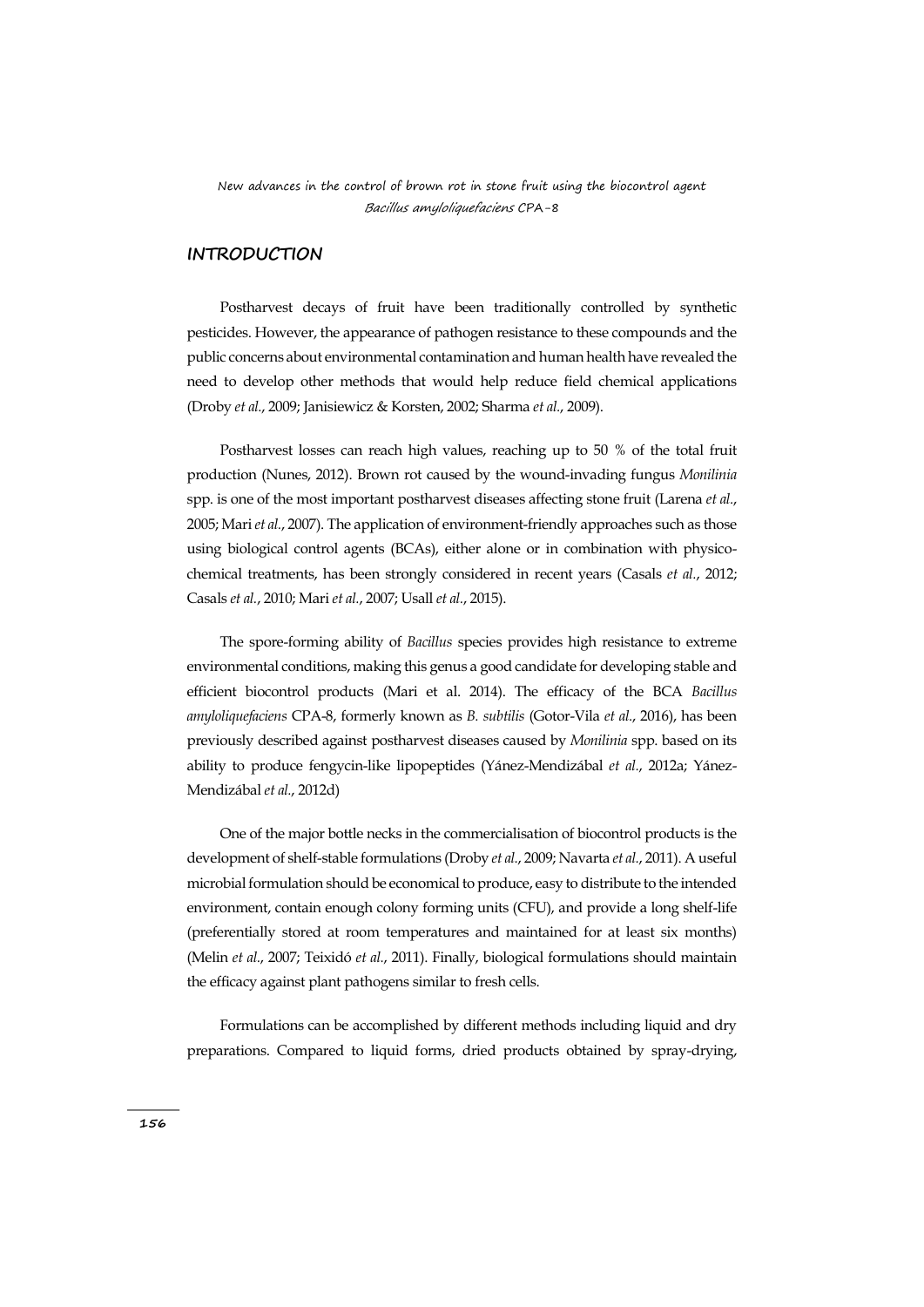drying with fluidised-bed dryers or freeze and vacuum-drying are more feasible due to the storage capability, transportation, and their ability to produce large amounts of dried products at low cost. However, dried products frequently show low viability rates because of the thermal and dehydration stress suffered during the drying process (Abadias *et al.*, 2005; Melin *et al.*, 2007). Nevertheless, the microbial cell viability and efficacy resulting after the formulation process can be improved by the addition of certain stabilising substances (e.g., polymers, sugars, albumin, milk, salts, honey, polyols or aminoacids) to the formulation medium. Components of the formulation media have two main functions in preserving the viability of formulated cells: to provide a dry residue and thus acting as a receptor in the rehydration process and also to protect biochemically the cells against damage during the drying process (Abadias *et al.*, 2001; Melin *et al.*, 2011; Sabuquillo *et al.*, 2010).

The genus *Bacillus* is considered very amenable to drying because of its capability of spore production, which provides heat tolerance (Nicholson *et al.*, 2000; Yánez-Mendizábal *et al.*, 2012a). The study of spray-drying effect on *Bacillus* strain CPA-8 has been recently reported and spray-dried CPA-8 formulations have been obtained with final concentrations around 1.6–3.3  $10^9$  CFU g<sup>-1</sup> and 28-38 % of powder recovery using a pilot spray-dryer without preconditioning (Yánez-Mendizábal*et al.*, 2012b). The study of alternative formulation techniques, liquid or solid, amended or not with protecting agents can contribute to recover higher rates of the product with final concentrations considered acceptable for practical applications. Regarding drying methods, a lot of work is done by freeze-drying or fluidised-bed drying microorganisms. However, little is known about the innovative combination of spray-drying and conventional fluidised-bed drying techniques (fluid-bed spray-drying).

This work aimed to evaluate and compare different technologies to formulate CPA- 8: liquid, freeze-drying, and fluid-bed spray-drying. Specifically, we studied the following: (i) the effect of different protectants on cell viability and residual moisture content of CPA-8 formulations; (ii) the shelf-life and the effect of the storage temperature on CPA-8 formulations, and finally (iii) the efficacy of CPA-8 formulations against *Monilinia laxa* and *Monilinia fructicola* on nectarines.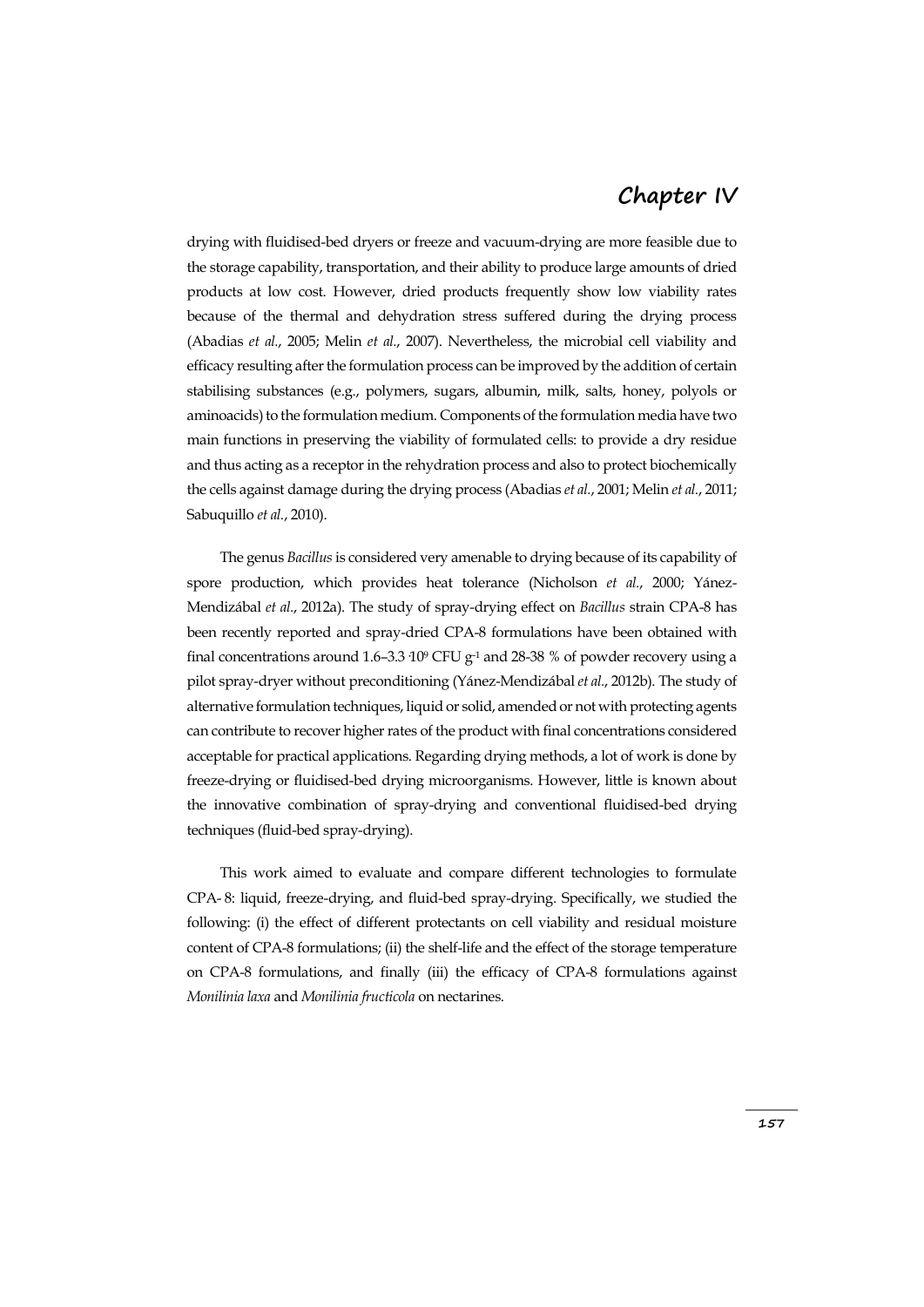## **MATERIALS AND METHODS**

#### **Antagonist strain and culture conditions**

CPA-8 was originally isolated from a nectarine surface, identified by the Netherlands Culture Collection of Bacteria and belongs to the Postharvest Pathology Group Collection of IRTA (Lleida, Catalonia, Spain). Stock cultures were stored at 4 °C and subcultured on nutrient yeast dextrose agar (NYDA:  $8 \text{ g L}$ <sup>1</sup> nutrient broth,  $5 \text{ g L}$ <sup>1</sup> yeast extract, 10 g L<sup>-1</sup>dextrose and 20 g L<sup>-1</sup> agar) at 30 °C for 24 h when required. CRIOBILLES AEB 400100 (AES laboratory, Combourg, France) were used for long term storage at -80 °C.

Fresh bacteria suspended in potassium phosphate buffer (PB, 70 mL KH<sub>2</sub>PO<sub>4</sub> 0.2) mol  $\rm L$ <sup>1</sup>; 30 mL K<sub>2</sub>HPO<sub>4</sub> 0.2 mol  $\rm L$ <sup>1</sup> and 300 mL deionised water v/v/v pH 6.5) were used to inoculate a 5 L (BIOSTAT-A modular fermenters, Braun Biotech International, Melsungen, Germany) or 2 L (BioFlo/CelliGen 115, Eppendorf, New Brunswick, Canada) bioreactors containing growth medium as previously described Yánez-Mendizábal *et al.* (2012c) and slightly modified in the nitrogen source manipulation process: 100 g  $L<sup>1</sup>$ extracted defatted soy flour, 5 g L<sup>-1</sup> molasses, 1.9 g L<sup>-1</sup> KH<sub>2</sub>PO<sub>4</sub>, 0.001 mg L<sup>-1</sup> CuSO<sub>4</sub>, 0.005 mg L-1 FeCl3·6H2O, 0.004 mg L-1 Na2MoO4, 0.002 mg L-1 KI, 3.6 mg L-1 MnSO4·H2O, 0.92 g L<sup>-1</sup> MgSO<sub>4</sub><sup>-7</sup>H<sub>2</sub>O<sub>,</sub> 0.14 mg L<sup>-1</sup> ZnSO<sub>4</sub><sup>-7</sup>H<sub>2</sub>O, 0.01 mg L<sup>-1</sup> H<sub>3</sub>BO<sub>3</sub> and 10 mg L<sup>-1</sup> C<sub>6</sub>H<sub>8</sub>O<sub>7</sub>. The initial inoculum was adjusted at  $2.10^5$  CFU mL<sup>-1</sup> with an spectrophotometer (Yánez-Mendizábal et al., 2012c) and cells were grown for 68-72 h at 30 °C to obtain high endospore concentration (Yánez-Mendizábal *et al.*, 2012a). Agitation was set to 200 rev min-1 and the air feeding rate was 0.33 vvm. Antifoam (1 ml per litre) was added if needed (30 % Simethicone emulsion USP, Dow Corning®, USA).

#### **Pathogens**

*M. laxa* (CPML2) and *M. fructicola* (CPMC1) were isolated from decayed stone fruit, identified by the Department of Plant Protection of INIA (Madrid, Spain) and belongs to the Postharvest Pathology Group Collection of IRTA (Lleida, Catalonia, Spain). They were maintained on potato dextrose agar plates (PDA, Biokar Diagnostics, 39 g  $L$ <sup>1</sup>) at 25 ºC for a maximum of 15 days. To induce conidial production, healthy fruit (peaches or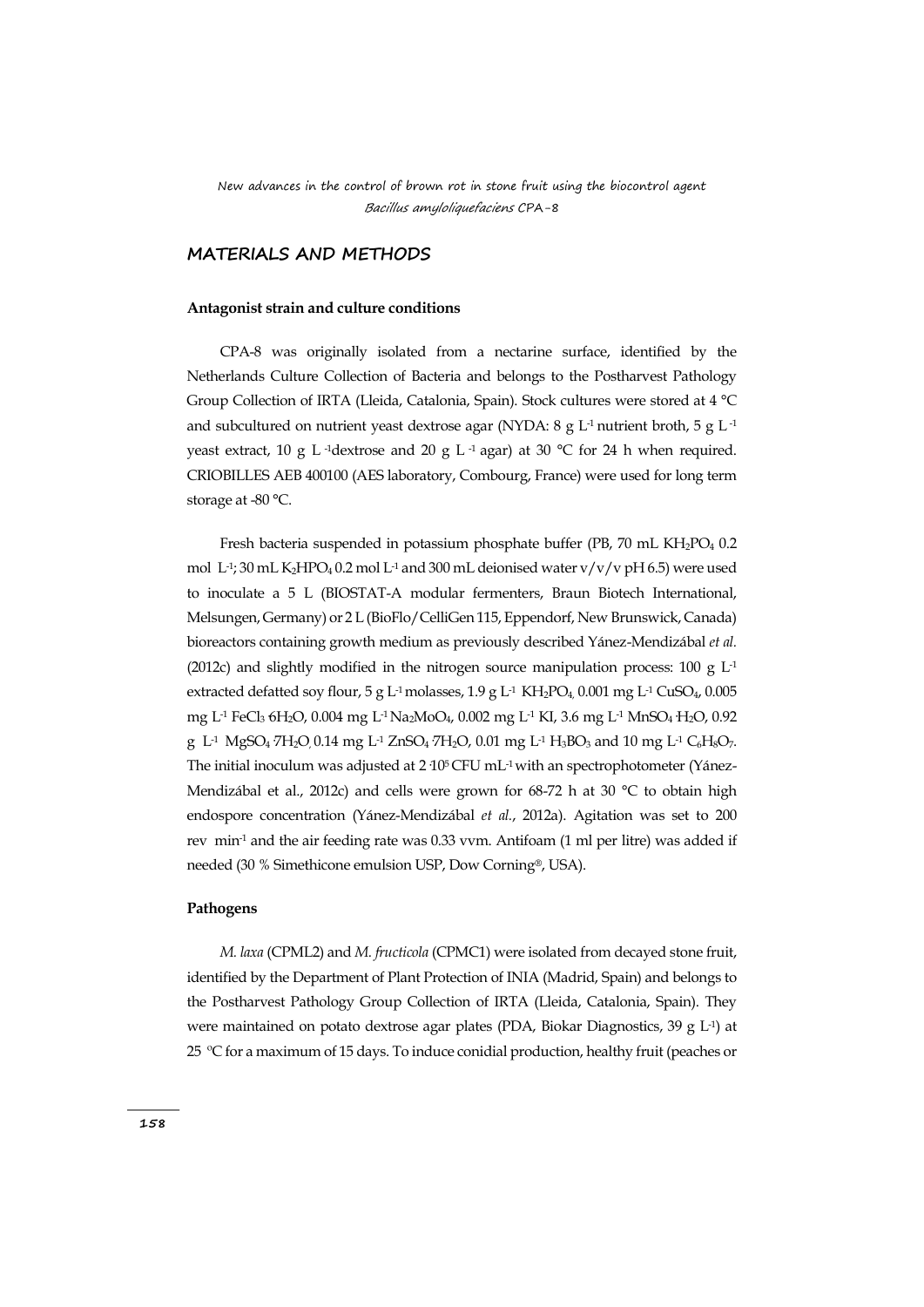nectarines) were artificially infected with the pathogens. Infected fruit were maintained at 20 ºC and 85 % relative humidity (RH) in the dark for 7 days.

#### **Preparation of CPA-8 formulations**

#### CPA-8 liquid formulation

For liquid formulation (LQF), cells were grown as described above and harvested by centrifugation at 9820 *g* for 12 min at 10 ºC in an Avanti J-20 XP centrifuge (Beckman Coulter, CA, USA). The resulting pellet was resuspended in the same CPA-8 supernatant medium to include the antifungal lipopeptides synthesised by the bacterium during the production process. Samples of 50 mL of CPA-8 prepared approximately at 5·109 CFU mL<sup>-1</sup> were mixed with 10 % sucrose, 10 % powder skimmed milk (SM), 10 % MgSO<sub>4</sub>, 10 % sucrose plus 10 % SM or 10 % MgSO $_4$  plus 10 % SM and homogenised at 150 rev min $\cdot^1$  for 20 min at room temperature. One sample was non-supplemented with protectants and used as control (without protectant, WP). For each LQF product, the initial cell concentration per millilitre (CFU mL-1 ) was determined by plating ten-fold dilutions on NYDA medium. The experiment was conducted twice. Subsequently, all LQF products were kept at 4 ºC.

#### CPA-8 freeze-drying formulation

For each suspension prepared in LQF (including WP), samples of 50 mL each were distributed in autoclaved flasks and frozen at -20 ºC overnight. Thereafter, the flasks were connected to a freeze-dryer (Cryodos, Telstar, S.A, Terrasa, Catalonia, Spain) operating at 1 Pa and -50 ºC for 24 h. The experiment was conducted twice and the dried products were stored at 4 and 22 ºC.

To determine the CPA-8 viability after freeze-drying (FD), three replicate samples (0.5 g) of each FD product were rehydrated with 5 mL of PB. Samples were shaken vigorously for 1 min and then allowed to rehydrate for other 9 min in static. Ten-fold dilutions of each suspension were plated on NYDA to determine the cell concentration per gram ( $CFU$   $g<sup>-1</sup>$ ). The relative cell viability was calculated for each FD product by the difference between the CPA-8 concentration after drying and the initial concentration. The rate of surviving cells was calculated as follows: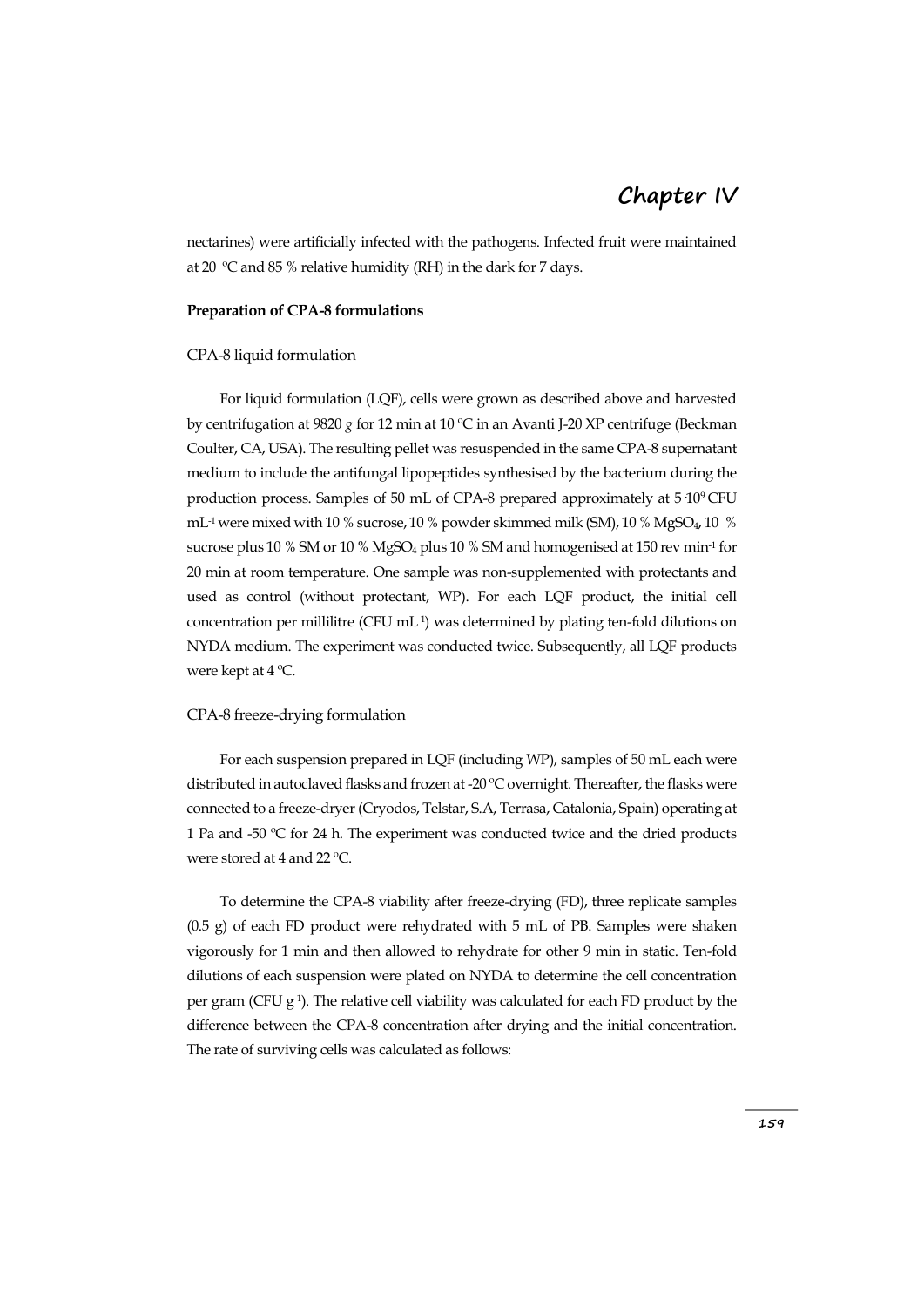#### Relative cell viability =  $Log(N_f / N_i)$

Where *N*<sup>i</sup> represents the CFU in the suspension of CPA-8 before being formulated: population of the suspension (CFU mL<sup>-1</sup>) x amount of solution (mL), and  $N_f$  is the CFU of CPA-8 obtained after drying: population of the powder (CFU  $g^{-1}$ ) x amount of powder (g).

To calculate the moisture content of the CPA-8 dried products, duplicate samples of 0.5 g were placed in aluminium-weighing boats and dried in a convection oven at 100 °C for 24 h. The dry matter was calculated based on the weight loss after drying and expressed as % RH.

#### CPA-8 fluid-bed spray-drying formulation

Fluid-bed spray-drying (FBSD) of CPA-8 was performed with cells cultured for 68- 72 h, harvested by centrifugation and resuspended approximately at  $10^{10}$  CFU mL<sup>-1</sup> as described before. Suspensions of 500 mL each were prepared as control (WP) or supplemented with  $10\%$  MgSO<sub>4</sub> as protectant. A fluid-bed spray-dryer (HüttlinGmbH, Bosch Packaging Technology Company, Schopfheim, Germany) was used. Each suspension was sprayed by a 0.8 mm nozzle in bottom-spray position using a peristaltic pump, applying a spraying air pressure of 80 kPa. Each trial was sprayed onto 300 g of powdered carrier material previously loaded into the drying camera of the pilot scale fluid-bed spray-dryer. To facilitate the grain formation, 3.5 g of binder were added to the cells solution. Inlet air temperature was set to 65 ºC which resulted in a maximal product temperature of 42 ºC depending on the spraying rate, which ranged between 4 and 4.5 g min-1 to avoid the agglomeration of particles. The experiment was repeated and the FBSD products were stored at 22, 4, and -20 ºC.

To optimise the final powder recovery, potato soluble starch, pregelatinised potato starch and pea protein were tested as carrier materials and two different binders were evaluated: pregelatinised potato starch and hydroxymethylpropylcellulose (HPMC).

The viability of CPA-8 cells after FBSD was calculated for both, the control and the suspension with 10 % MgSO<sub>4</sub> by the difference between the CFU after the drying process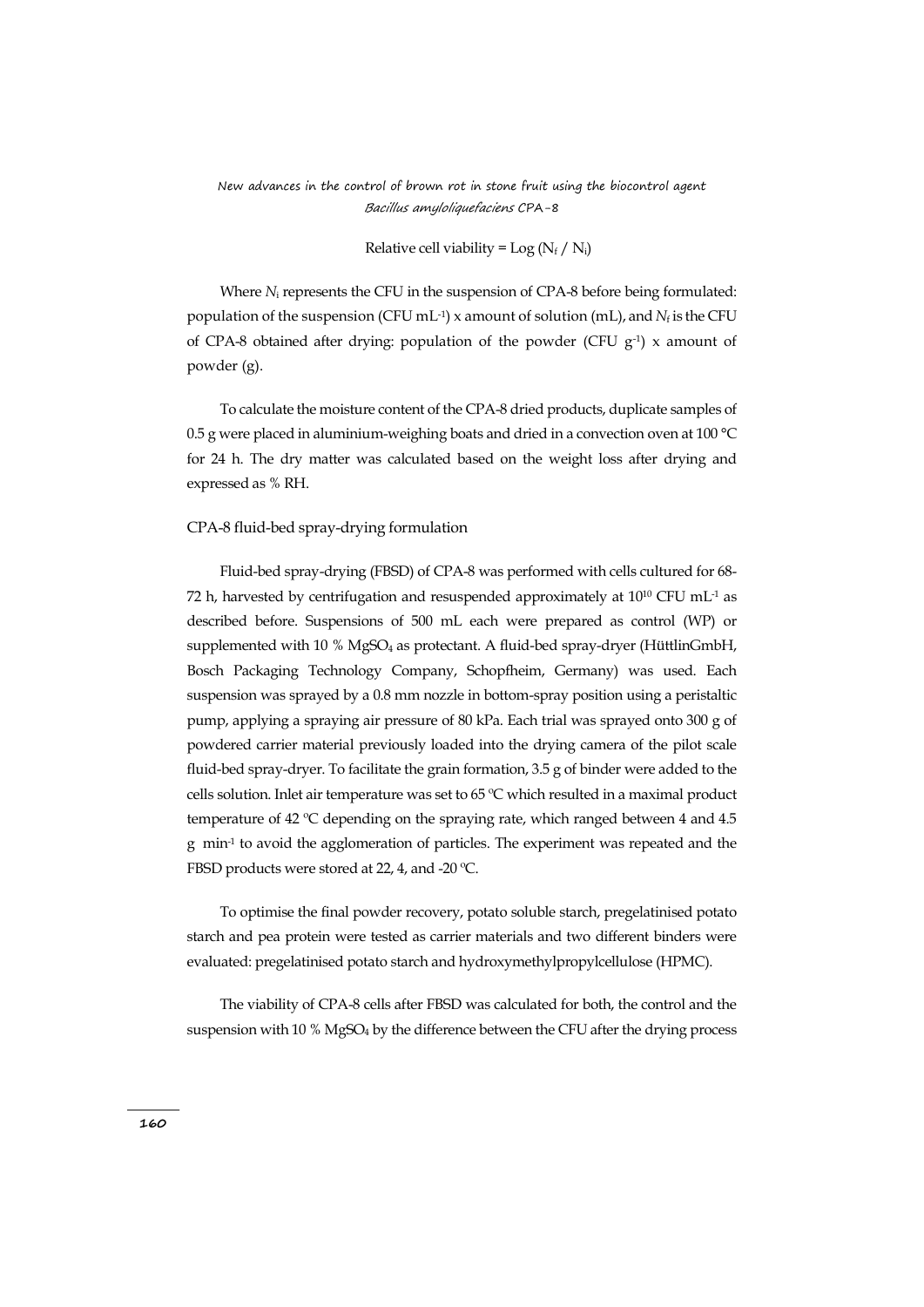(rehydrated with PB) and before drying, as it has been explained for FD products. The moisture content of each formulation was also estimated.

#### **Shelf-life and effect of storage temperature on viability of CPA-8 formulations**

Polypropylene tubes containing solid and liquid products were sealed with laboratory film (Parafilm 'M'; Picgenet Plastic Packaging, Chicago, IL, USA) and then kept in an airtight container filled with silica gel in order to avoid product humidification. CPA-8 LQF products were maintained under refrigeration conditions (4 ºC). Solid formulations were stored at 22 and 4 °C (FD products) and at 22, 4 and -20 °C (FBSD products). To determinate the shelf-life of each product, cell viability was determined monthly for four months for LQF and FD products and for a year in the case of FBSD products. Three replicates of each product and temperature were sampled and ten-fold dilutions were plated on NYDA to determine the CFU  $mL<sup>-1</sup>$  or CFU  $g<sup>-1</sup>$ . In case of dried formulations, 0.5 g were rehydrated in 5 mL of PB.

## **Antagonistic activity of CPA-8 formulations against** *M. laxa* **and** *M. fructicola* **on stone fruit**

Antagonistic activity of CPA-8 to control brown rot caused by *M. laxa* and *M. fructicola* was tested on nectarines cv. 'Early Sungrand'. Treatments were prepared from those liquid and solid CPA-8 products that showed the best cell viability after formulation and their efficacy was compared to fresh cells and water as the treatment without CPA-8 (control CK).

Fruit selected without visible injuries and rots and homogeneous in maturity and size was stored at 0 °C and 85 % RH until required for experimentation (not exceeding 15 days). Fruit was wounded in the equator with a sterile nail (3 mm wide and 3 mm deep) and inoculated with 15 μL of *M. laxa* or *M. fructicola* conidial suspension. Conidia of each pathogen were scraped from infected fruit using a sterile loop and transferred to 5 mL of sterile distilled water amended with Tween-80 (one drop per litre). Conidia concentrations were adjusted at  $10<sup>3</sup>$  conidia mL<sup>-1</sup> by hemocytometer.

After 2 h at room temperature, a 15  $\mu$ L suspension (10<sup>7</sup> CFU mL<sup>-1</sup>) of each CPA-8 treatment was applied. The treatments were prepared as follows: CPA-8 fresh suspension from 72 h-old culture in NYDB medium (NYDA without agar) and formulated CPA-8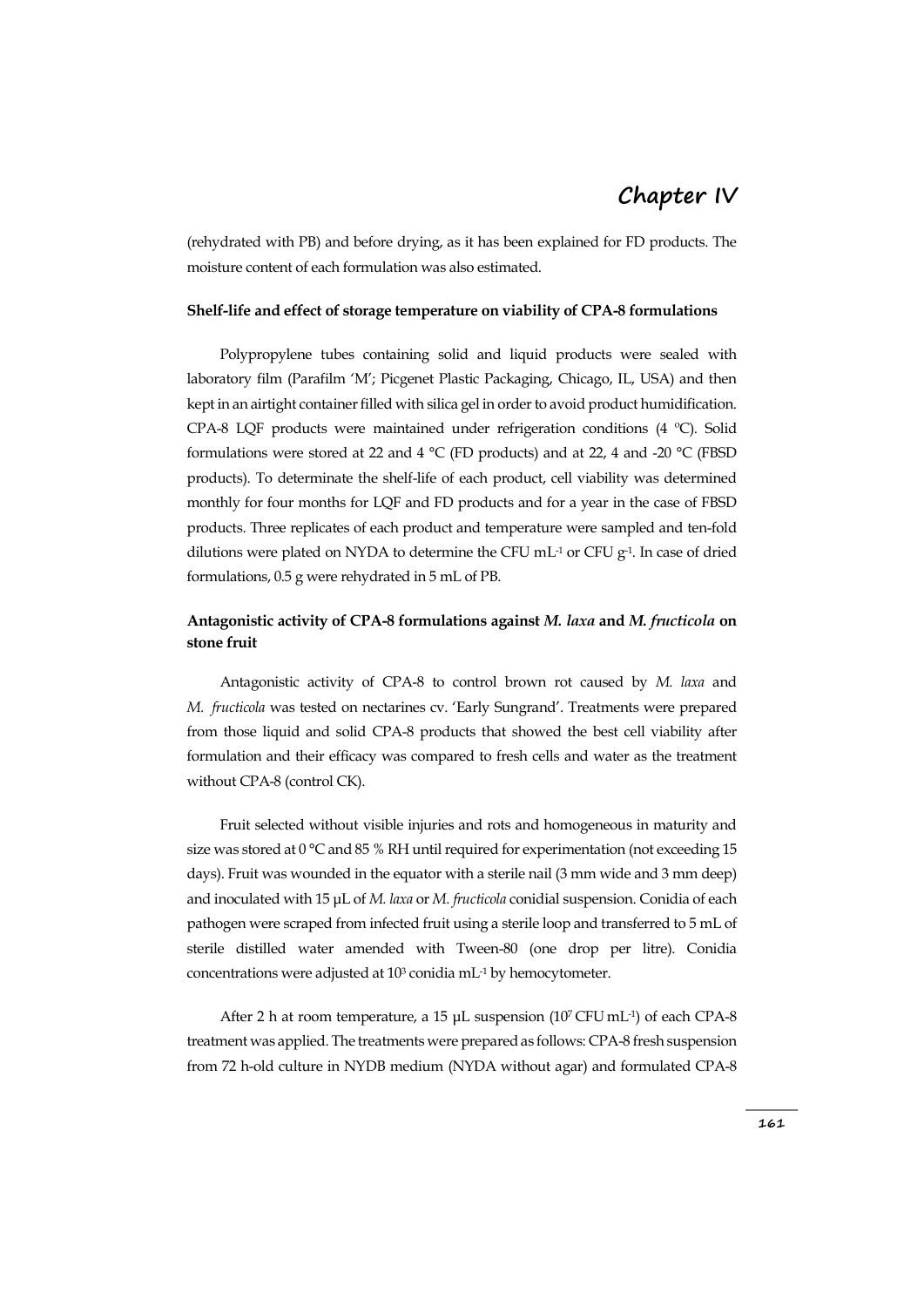treatments from stored powders or liquid suspensions based on CPA-8 concentrations determined on the storage stability assay. Five nectarines constituted a single replicate and each treatment was replicated four times. The percentage of fruit infected (disease incidence) and the mean lesion diameter of brown rot (disease severity) were determined after five days of storage at  $20^{\circ}$ C and 85 % RH.

#### **Data analysis**

Relative cell viability of CPA-8 was estimated on the basis of CFU counted before (fresh cells) and after being formulated (dried cells). Brown rot incidence and severity data were also analysed and expressed as percentage of rotten fruit and rot diameter over the fruit surface (cm), respectively. Incidence percentage was transformed to the arcsine of the square root to normalise the data. Differences in relative cell viability as well as the brown rot incidence and severity data were evaluated using analysis of variance (ANOVA) with the JMP®8 statistical software (SAS Institute, Cary, NC, USA). Statistical significance was judged at the level *P*<0.05. When the analysis was statistically significant, the least significance difference (LSD) test was used for mean separation. Cell viability (CFU mL<sup>-1</sup> and CFU  $g^{-1}$ ) from the shelf-life study were log-transformed to achieve a normal distribution of the data and plotted in figures where the error was represented by the standard deviation (±SD) of three replications of each sampling data.

### **RESULTS**

#### **Effect of protectants on shelf-life of CPA-8 after liquid formulation**

In order to test whether addition of a specific additive can protect CPA-8, either 10 % sucrose, 10 % SM, 10 % MgSO4, 10 % sucrose plus 10 % SM or 10 % MgSO<sup>4</sup> plus 10 % SM was mixed with CPA-8 cells and the cell viability of each product was compared to cells that were resuspended in a formulation medium without protectants. The initial concentrations of CPA-8 LQF products ranged from 2.92 to  $4.47\,10^9\,\mathrm{CFU}\,$  mL<sup>-1</sup>. After four months of storage (Fig. 1), no appreciable alterations in cell viability were observed (1.93- 2.98·10<sup>9</sup> CFU mL-1 ). Furthermore, no effects were detected in the addition of protectants to the formulation medium. According to these results, all liquid preparations showed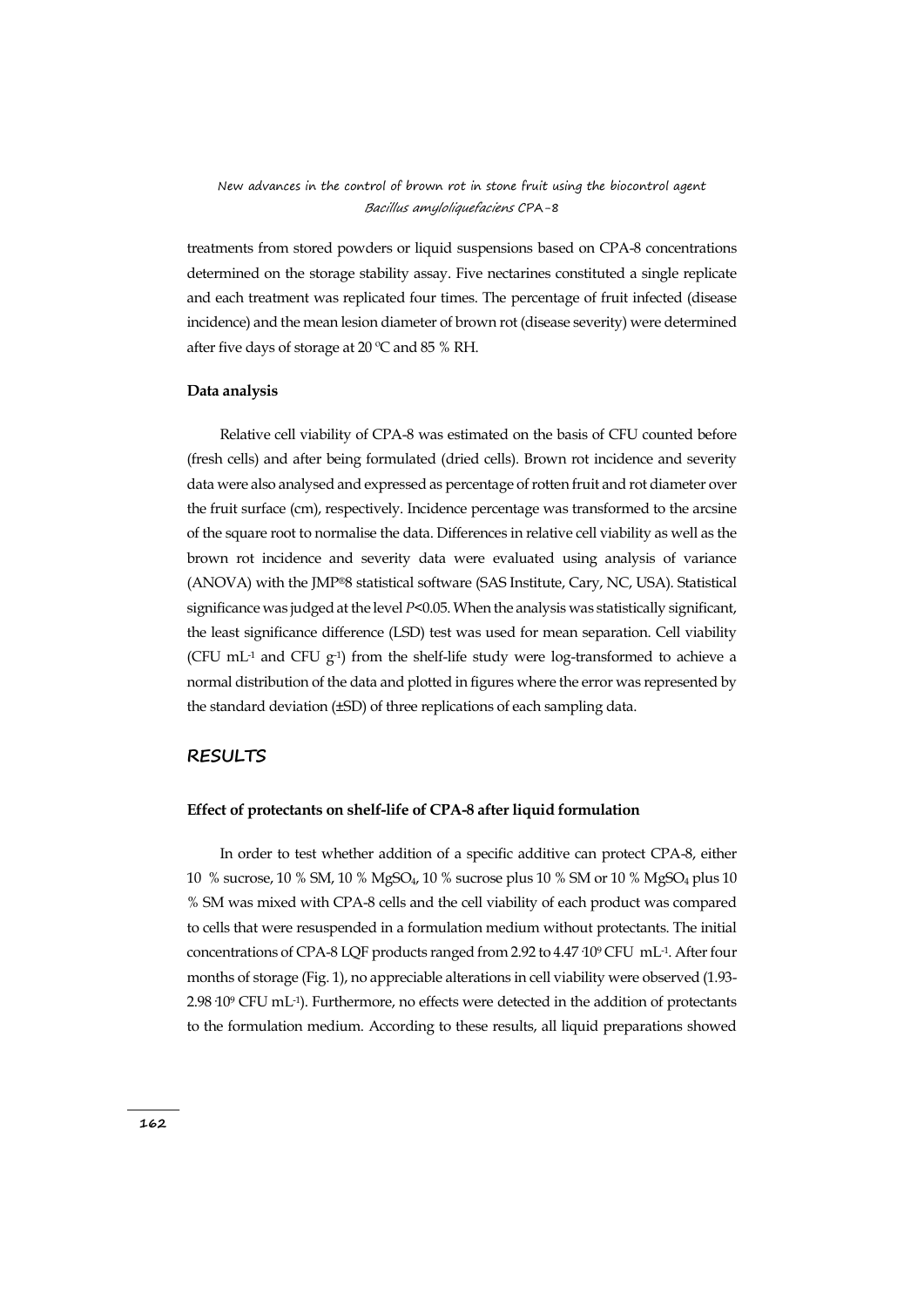acceptable shelf-life and the CPA-8 LQF product with no protectants (WP) was selected for efficacy evaluation.



**Figure 1**. Cell viability of CPA-8 liquid products stored at 4 °C in the absence "WP" ( $\rightarrow$ ) and in the presence of the protectants 10 % sucrose  $\left(\frac{-\Box}{\Box}\right)$ , 10 % SM  $\left(\frac{-\Diamond}{\Box}\right)$ , 10 % MgSO<sub>4</sub> ( $\rightarrow$ ); 10 % sucrose-10% SM ( $\overline{\phantom{a}}$ ) and 10 % MgSO<sub>4</sub>-10 % SM ( $\overline{\phantom{a}}$ ). Values are the averages of three determinations and bars indicate the standard deviations.

#### **Effect of protectants on viability of CPA-8 after freeze-drying formulation**

The protective ability of sucrose, SM, and MgSO<sub>4</sub> on CPA-8 during the FD process was evaluated against non-amended (WP) CPA-8 cells (Fig. 2). The ANOVA analysis revealed significant differences between formulations (F<sub>5,29</sub>=46.33 *P*<0.0001). After means separation, the results indicated a positive effect in the addition of protectants. The use of 10 % MgSO<sup>4</sup> plus 10 % SM showed the best results in CPA-8 viability after the drying process (0.17-log cell viability reduction) but not significant differences were observed when it was compared to 10 % sucrose and 10 % MgSO<sub>4</sub>. However, when CPA-8 was amended with only SM, the CPA-8 viability was reduced 0.41-log. For FD products without protectants (WP), the cell viability was also decreased almost five times (0.48-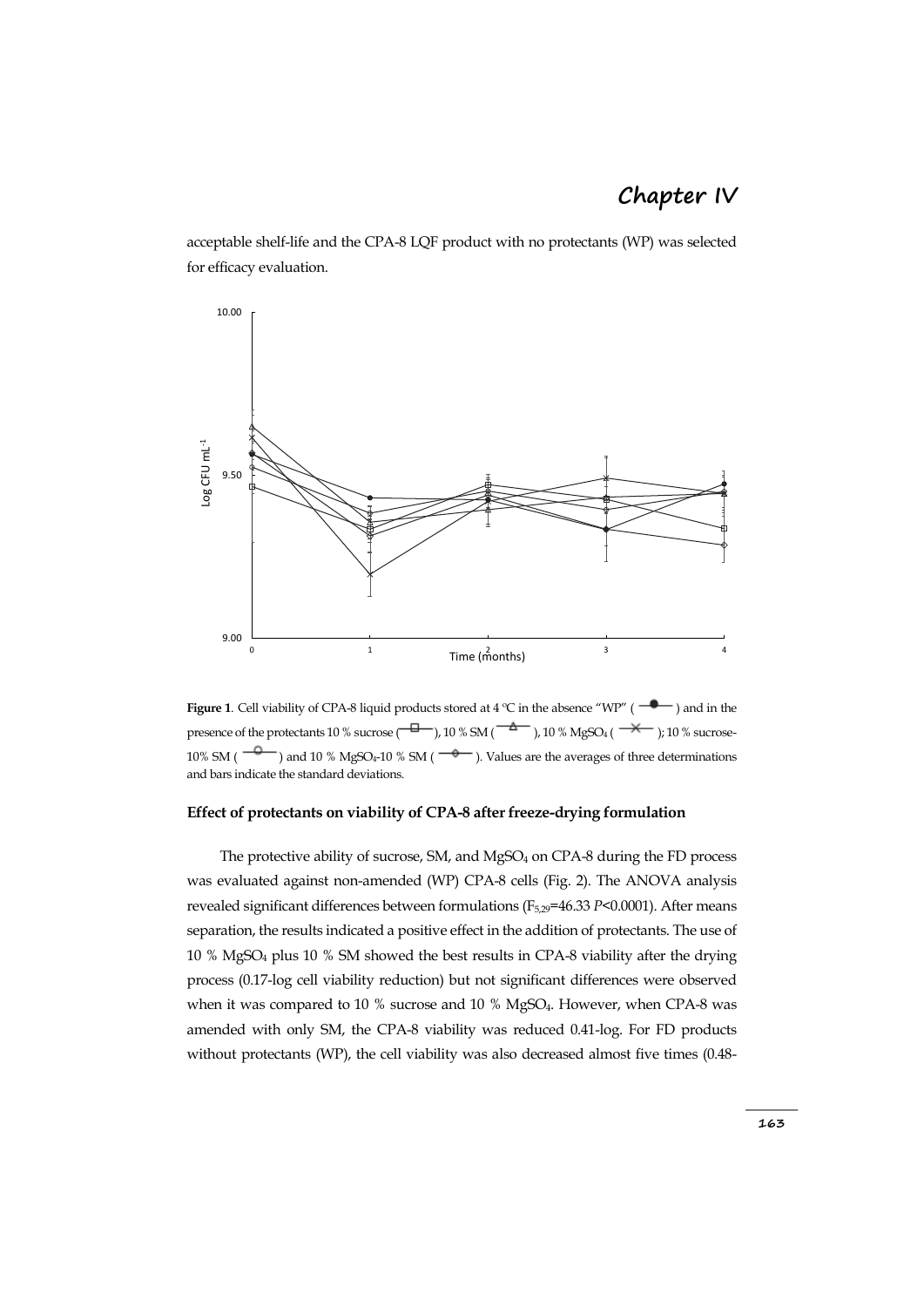log). For shelf-life and efficacy evaluation, CPA-8 FD products supplemented with MgSO<sup>4</sup> alone and combined with SM, were selected.



**Figure 2**. Relative cell viability of CPA-8 after freeze-drying in the absence "WP" and in the presence of the protectants 10 % sucrose (suc10), 10 % SM (SM10), 10 % MgSO4 (Mg10); 10 % sucrose-10 % SM (Suc10- SM10) and 10 % MgSO4-10 % SM (Mg10-SM10). Different letters indicate significant differences (*P*<0.05) according to LSD test. Values are the averages of six determinations and bars indicate the standard error.

## **Effect of protectants on viability of CPA-8 after fluid-bed spray-drying formulation**

Two CPA-8 solutions were tested, one without protectants (WP) and another one amended with 10 % MgSO4. No significant differences were found when comparing both FBSD products (F<sub>1,9</sub>=3.87 *P*=0.0806) and minor reductions in cell viability (0.06 and 0.14log for WP and 10 % MgSO4, respectively) were observed. Consequently, both FBSD products were selected for shelf-life and efficacy trials.

## **Shelf-life and effect of storage temperature on viability of CPA-8 dried formulations: freeze-drying and fluid-bed spray-drying**

The cell viability of each solid CPA-8 product was tested at different shelf-life periods and storage temperatures (Fig. 3). In general, the viability was stable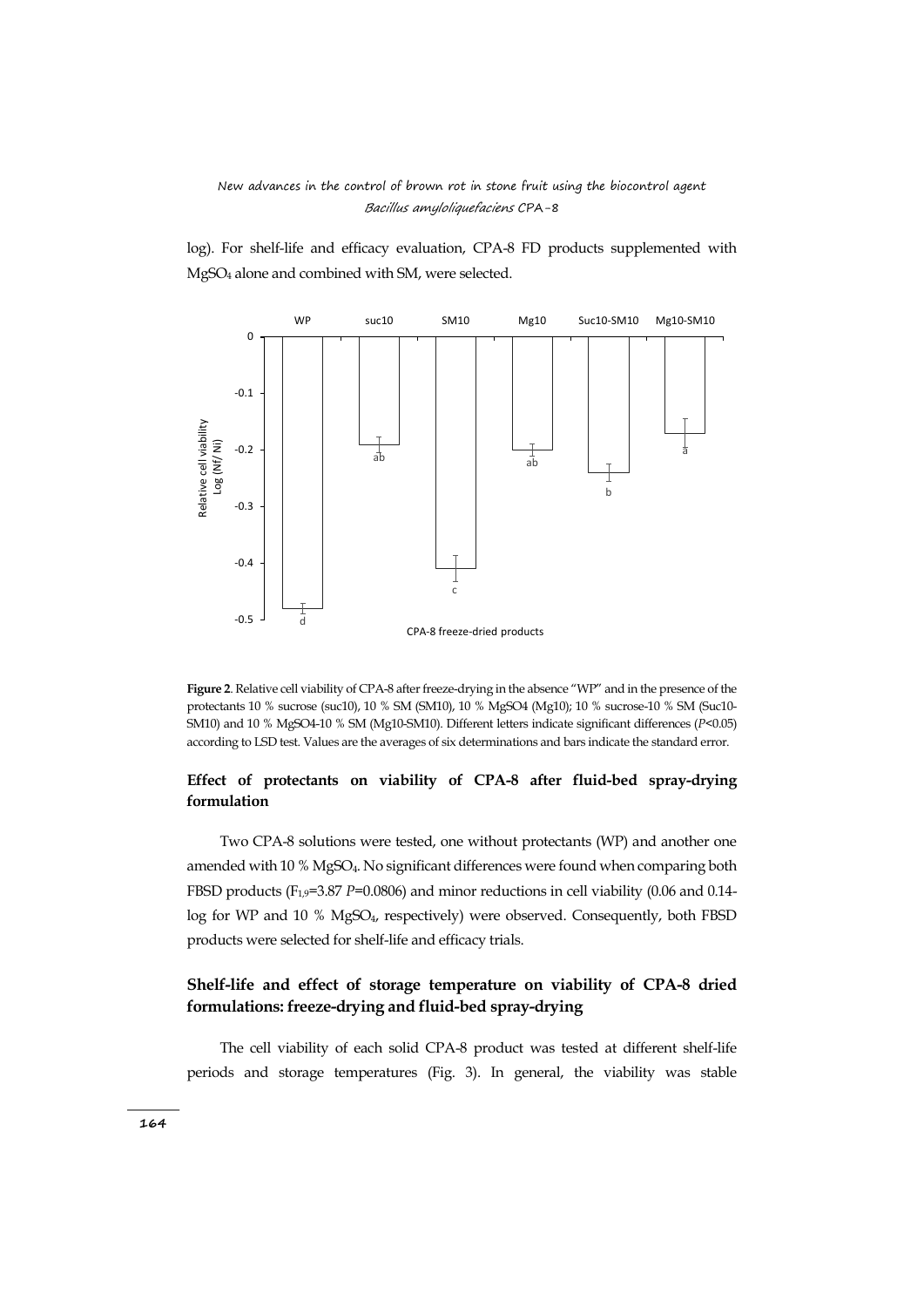independently of the temperature. For CPA-8 FD products, a minor reduction in cell viability was detected when the storage temperature was either, 4 or 22 ºC. In every case, logarithm of CFU  $g<sup>-1</sup>$  decreased between 0.24-0.34. CPA-8 cells amended with 10 % MgSO<sub>4</sub> and stored at 22 ºC (most pronounced decrease) meant a reduction from 1.79·1010 to 8.09 10<sup>9</sup> CFU  $g<sup>-1</sup>$ . The CFU  $g<sup>-1</sup>$  of FBSD formulations were practically unchanged during one year of storage; after this period, viability values between 4.76 and 8.16 10<sup>9</sup> CFU g<sup>-1</sup> were obtained.



**Figure 3.** Cell viability of CPA-8 dried products after long-term storage at different temperatures. In the figure, only the most successful products are shown. Values are the averages of three determinations and bars indicate the standard deviations. (a): four months shelf-life of CPA-8 freeze-dried products previously amended with 10 % MgSO<sub>4</sub> and stored at 4 ( $\frac{1}{\sqrt{2}}$ ) and at 22 °C ( $\cdot$ - $\frac{1}{\sqrt{2}}$ ); and four months shelf-life of CPA-8 freeze-dried products previously amended with 10 % MgSO<sub>4</sub>-10 % SM and stored at 4 ( $\overline{\phantom{a}+}$ ) and at 22  $°C$  ( $c$  - $\triangle$  -  $\cdot$ ); (b): one year shelf life of CPA-8 fluid-bed spray-dried products without protecting agents "WP" stored at 4 ( $\frac{1}{2}$ ), at 22 ( $\frac{1}{2}$  and at -20 °C ( $\cdots$ <sup>0</sup> $\cdots$ ) and one year shelf-life of CPA-8 fluid-bed spray-dried products previously amended with  $10\%$  MgSO<sub>4</sub> stored at 4 ( $\frac{1}{10}$ ), at 22 ( $\frac{1}{10}$ ) and at -20  $^{\circ}$ C ( $^{\cdots \cdots \boxtimes \cdots}$ ).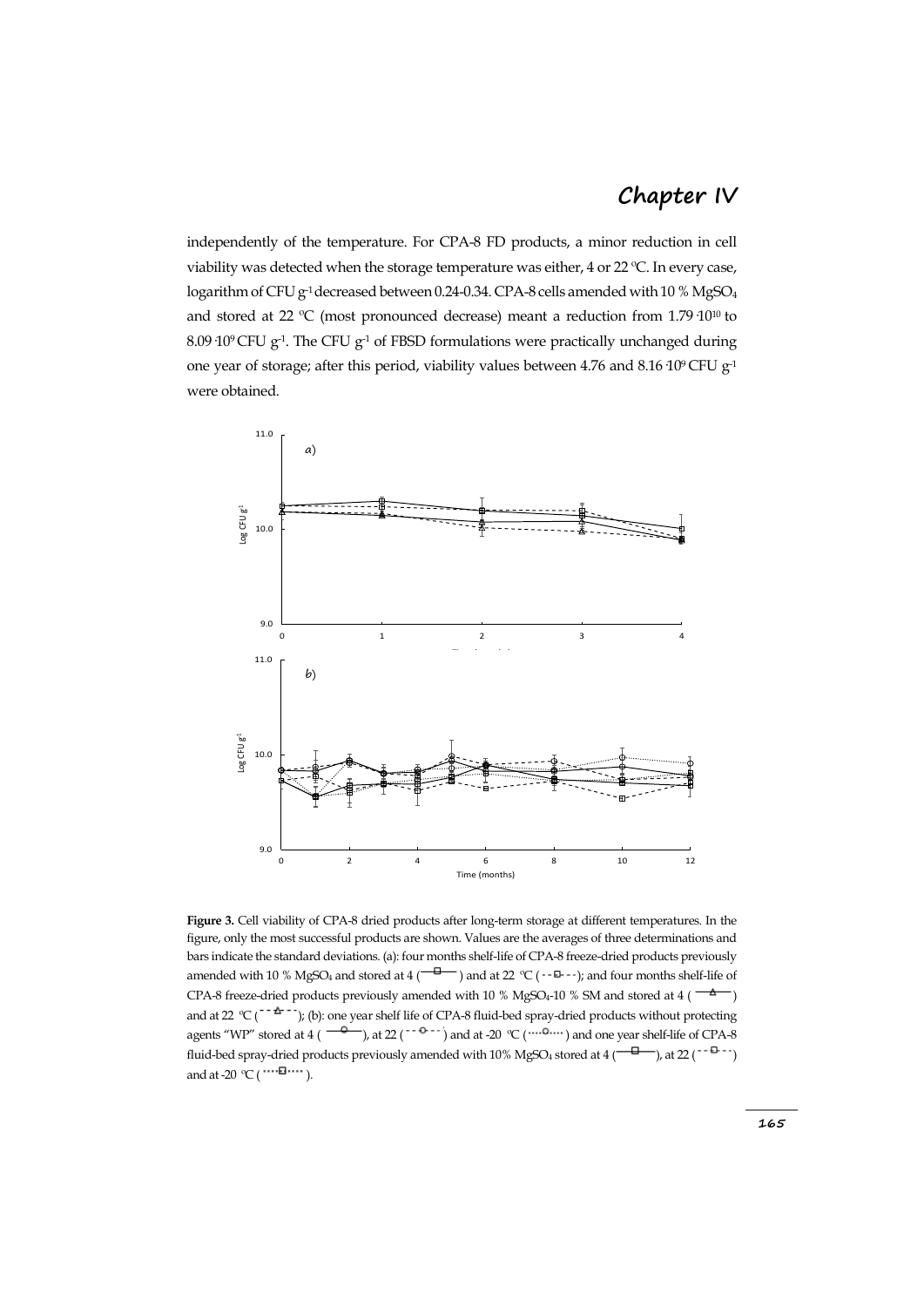#### **Moisture contents of CPA-8 resulting powders**

Residual moisture contents of FD products laid in the range between 2.3 and 8.8 %. In contrast, FBSD products varied from 7.0 to 11.4 %. The results indicated that FD yielded drier products than BFSD and that the introduction of SM into the formulation medium before drying significantly reduced the moisture content of the final products. When SM was added, the products obtained contained the lowest % RH values (from 2.3 to 4.9 %). For both techniques, acceptable final moistures were obtained.

## **Antagonistic activity of CPA-8 formulations against** *M. laxa* **and** *M. fructicola* **on stone fruit**

Figure 4 shows the effect of formulated CPA-8 products on the reduction of brown rot decay caused by *M. laxa* and *M. fructicola* compared to untreated fruit and fruit treated with CPA-8 fresh cells. The most successful formulations stored for 2 months at 4 °C were tested and taking into account the feasibility of the FBSD technology, FBSD products stored for 9 months at 4 and 22 °C were also evaluated.

After 5 days at 20 ºC and 85 % RH, all formulated products maintained similar antagonistic activity than fruit treated with fresh cells. The ANOVA analysis revealed that the treatments applied significantly affected brown rot decay (*M. fructicola* incidence: F8,27=21.99 *P*<0.0001; *M. fructicola* severity: F8,27=64.55 *P*<0.0001; *M. laxa* incidence: F8,27=8.04 *P*<0.0001; *M. laxa* severity: F8,27=21.51 *P*<0.0001). The percentage of disease incidence in untreated fruit inoculated with *M. fructicola* was 70 %, with a mean lesion diameter of 3.9 cm. In contrast, fresh cells showed decay incidence of 5 % with 0.1 cm of mean lesion diameter and no statistical differences were observed compared to the formulated products.

In general, there was higher incidence and bigger diameter of rot decay in fruit inoculated with *M. laxa* than with *M. fructicola*. The rot incidence of untreated fruit inoculated with *M. laxa* was 85 % and the mean diameter of lesion was 5.7 cm. No differences were observed between CPA-8 formulated products and fresh cells in disease severity. Regarding the percentage of disease incidence, the results showed 35 % reduction in case of fresh cells and over 62 % in all formulated treatments compared to untreated fruit. No statistical differences were obtained between formulated treatments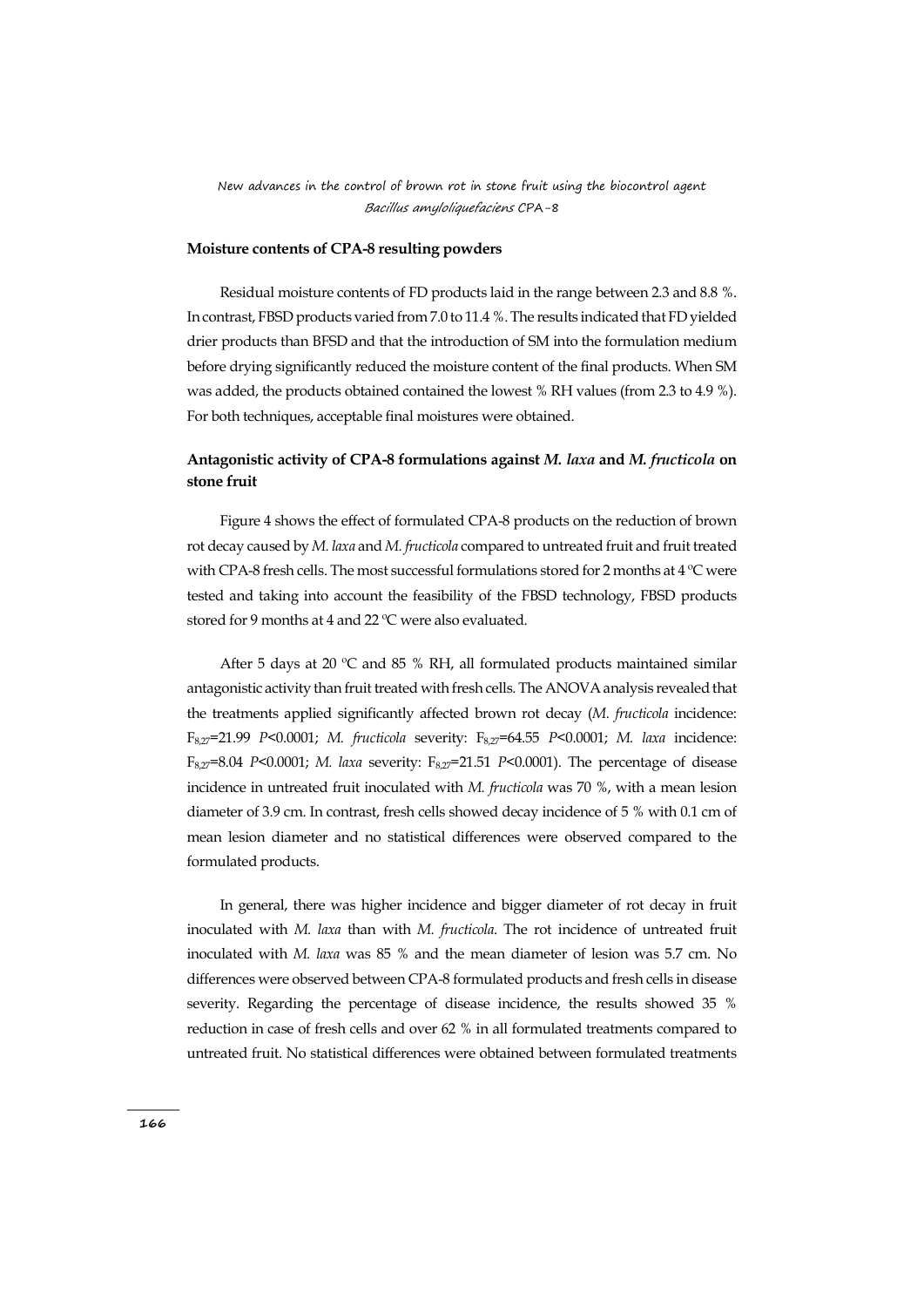and all of them (except nine months-old CPA-8 FBSD product stored at 22 ºC) showed better efficacy against *M. laxa* than fresh cells.

![](_page_13_Figure_2.jpeg)

**Figure** 4 Antagonistic activity of CPA-8 fresh cells and formulations (10<sup>7</sup> CFU mL<sup>-1</sup>) against artificial infection with *M. fructicola* (a) and *M. laxa* (b) on nectarines after 5 days of incubation at 20 ºC and 85% RH. Within the same figure, different letters indicate significant differences (*P*<0.05) according to LSD test. Uppercases and bars refer to *Monilinia* incidence (%) and lowercases and diamonds refer to *Monilinia* severity (cm). Values are the averages of four determinations and bars indicate the standard error. The treatments tested were: negative control, without CPA-8 (CK); 72 h-old CPA-8 fresh cells (Fresh cells); two months (stored at 4 ºC) liquid formulation of CPA-8 without protectants (LQF, WP), two months (stored at 4 ºC) CPA-8 freeze-dried cells amended with 10 % MgSO4 (FD, MgSO<sup>4</sup> 10 %) and with 10 % MgSO<sup>4</sup> plus 10 % SM (FD, MgSO4 10 %-SM 10 %), two months (stored at 4 ºC) CPA-8 fluid-bed spray-dried cells without protectants (FBSD, WP) and amended with 10 % MgSO<sub>4</sub> (FBSD, MgSO<sub>4</sub>10 %), nine months (stored at 4 °C) CPA-8 fluid-bed spray-dried cells without protectants (FBSD 9m 4 ºC, WP) and nine months (stored at 22 ºC) CPA-8 fluid-bed spray-dried cells without protectants (FBSD 9m 22 ºC, WP).

#### **DISCUSSION**

This work focused on a direct comparison of LQF, FD, and the innovative FBSD technology in terms of viability of CPA-8 cells as alternative formulations to spray-drying, which was previously described (Yánez-Mendizábal*et al.*, 2012b). The effect of protective agents (sucrose, MgSO<sub>4</sub> and SM, alone or combined) was also investigated because the preconditioning of bacterial cells prior the drying process and during storage has been demonstrated to be of practical importance.

The decisive role of fengycin-like lipopeptides in the antagonism of CPA-8 against *Monilinia* spp. has been previously determined by Yánez-Mendizábal *et al*. (2012d). For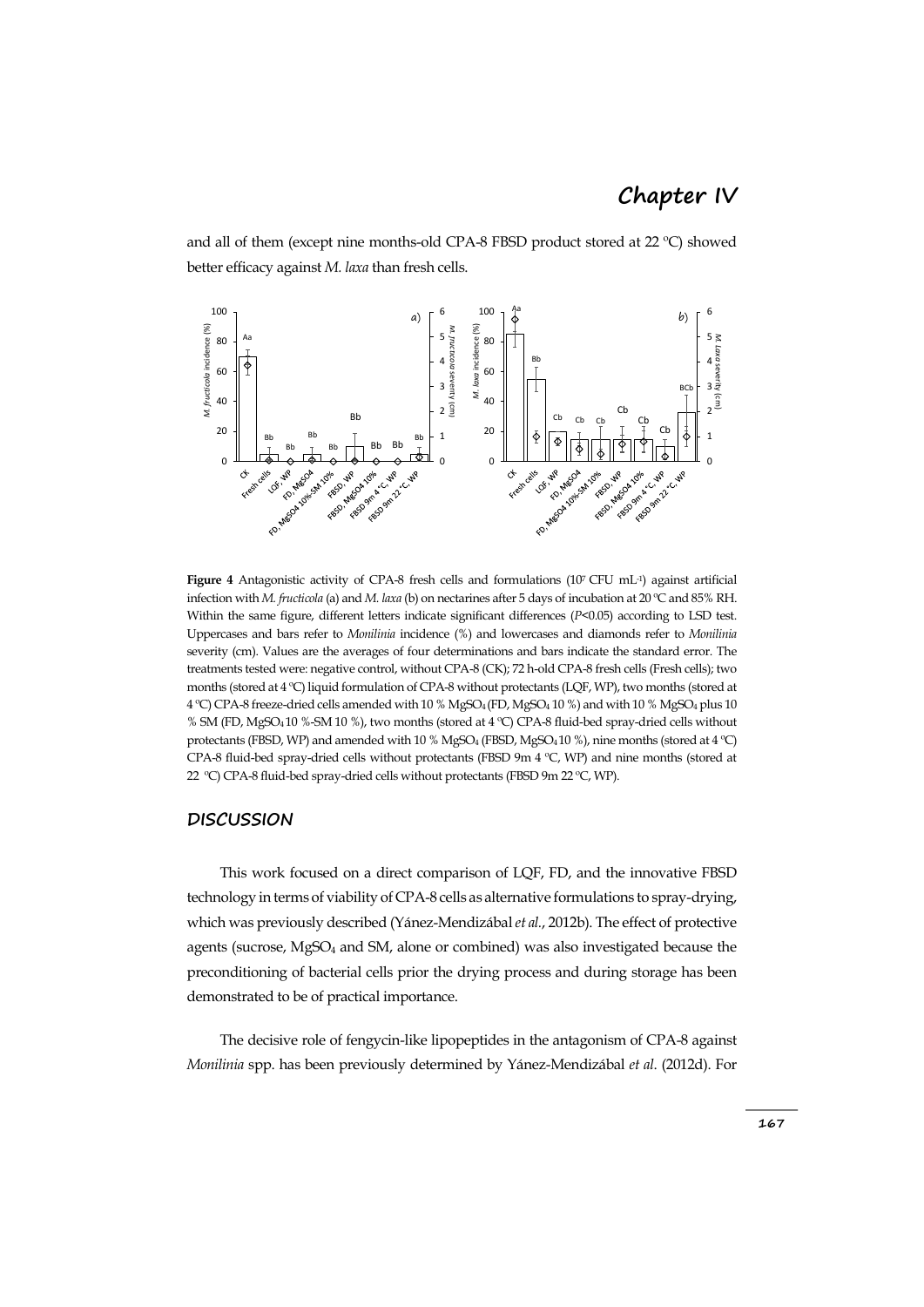this reason, CPA-8 was not separate from the growth medium and cells were formulated with the supernatant containing synthesised lipopeptides.

In general, storage at  $4 \,^{\circ}\text{C}$  has given the highest degree of cell viability for many microorganisms formulated into a liquid form, while depending on species and strains, the shelf-life can be short at ambient or elevated temperatures (Abadias *et al.*, 2003; Melin *et al.*, 2007). According to our results, we have confirmed that CPA-8 supernatant medium with no protectants should be used as medium for preservation of CPA-8 aqueous cells because a suitable number of living cells were obtained after four months of storage. This suggests that the culture medium retains the nutrients needed for the metabolism of the microorganism and as no cells are died during formulation, the addition of protectants does not mean a beneficial effect in the bacteria's viability during shelf-life. It is noteworthy that LQF requires the manipulation of high volumes with no protection from contamination. For this reason and taking into account that the refrigerated conservation system has the disadvantage to involve high costs of storage, this was not the system chosen to formulate CPA-8 and no more than four months of shelf-life were studied.

FD (or lyophilisation), is a common industrial technique. However, it is a costsensitive application whose damaging factors in drying the microorganisms must be considered. For avoiding the undesirable effects, such as denaturation of proteins and decrease in cell viability of many cell types, some protecting agents have been added to the medium. In this work, sucrose, MgSO<sub>4</sub>, and SM were tested. The SM at concentrations of 1-10 % has often been used for cryopreservation but even more frequently in mixtures with other cryoprotectants (Hubalek, 2003; Li & Tian, 2007). As described Navarta *et al.* (2011), the use of SM in the FD process of the BCA *Ranhella aquatilis* had lower protective effect than the SM used in combination with other additives such as sugars or polyols. This concords with the results obtained in this work. The lowest cell viability obtained for FD products, and even obtained when compared to all formulated products, was shown for FD products amended with 10 % SM and for those formulated without additives (relative cell viabilities of 0.41 and 0.48-log, respectively). The poor results in viability were probably caused because during the drying process it was too fast to let the internal water migrate outside the cell, and water frozen inside the cell resulted in lethal damage. In contrast, CPA-8 cells amended with sucrose or sucrose plus SM provided higher degree of cell protection during drying. Other authors have reported the beneficial role of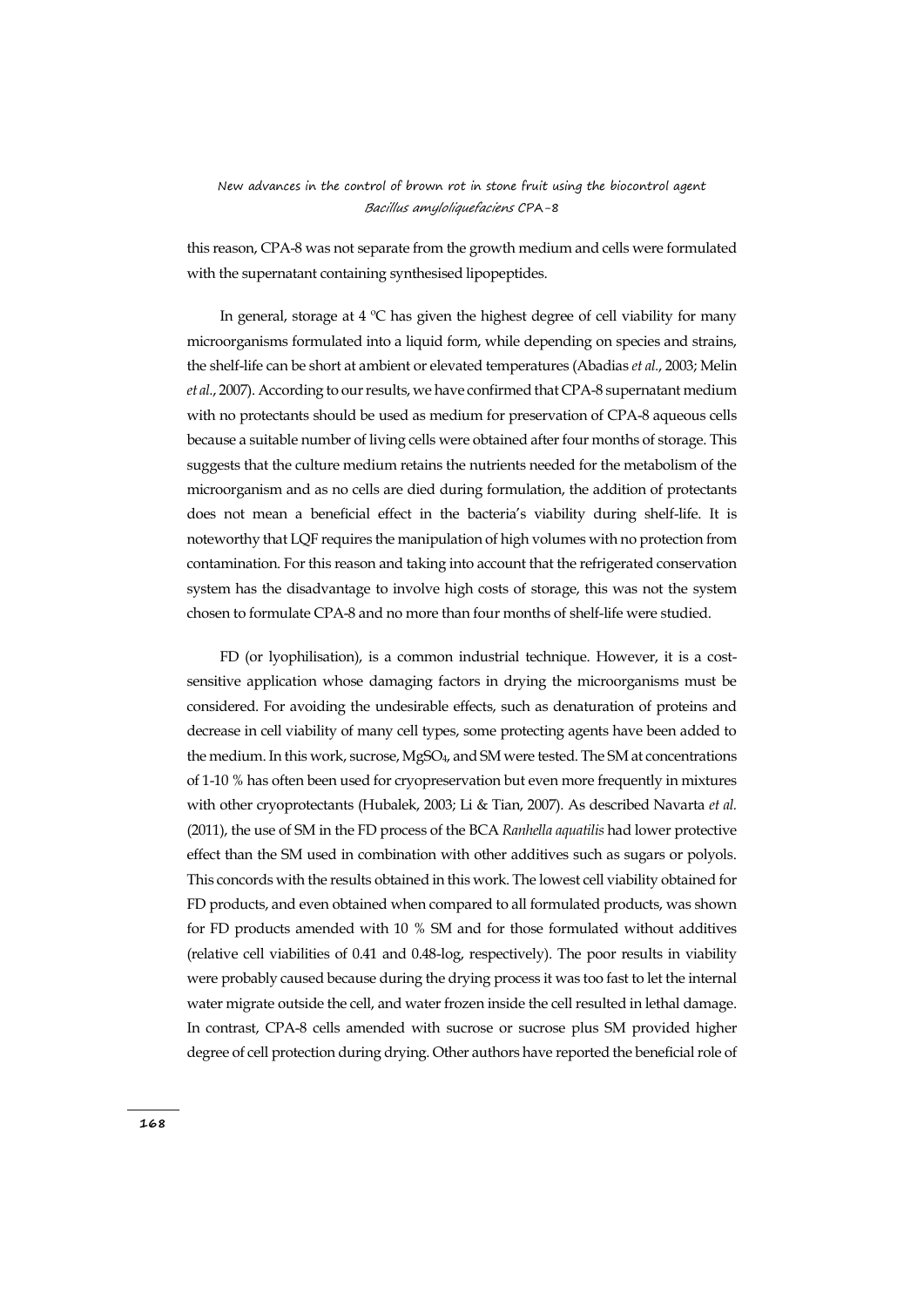sugars (Costa *et al.*, 2000; Navarta *et al.*, 2011; Zhan *et al.*, 2011), which replace structural water in membrane after rehydration and prevent unfolding and aggregation of proteins (Champagne *et al.*, 1991). The results obtained when MgSO4 was added to CPA-8 cells prior FD –alone or in mixture with SM- are in agreement with the work conducted by Yánez-Mendizábal *et al.* (2012b). It reported the importance to use MgSO<sub>4</sub> salts in spraydried CPA-8 cells to thus obtaining formulations with acceptable shelf-life even at ambient temperatures.

In this work, satisfactory FD products were generally obtained. Although a minor reduction in cell viability after storage was observed, it was not considered decisive. However, this process is highly time-consuming and involves elevated costs in massive production. For that, the authors considered that FD is not the best alternative to formulate the BCA CPA-8.

FBSD is currently known as an attractive alternative to FD, spray-drying or traditional fluidised-bed drying systems. By operating with a large air volume, liquid can be spray-dried in the chamber at an inlet air temperature much lower than that used for traditional spray-drying. Srivastava and Mishra (2010) have also reported that FBSD products generally involve larger quantities, have better dispersibility and flowability, and exhibit a narrow particle-size distribution. Furthermore, comparing to conventional fluidised-bed drying, FBSD does not need previous extrusion and pelletization of the sample. This combined technology also offers lower operating costs and shorter process times compared to FD (Strasser *et al.*, 2009).

In this work, three different carriers and two binders were tested to obtain a suitable FBSD product. The poor solubility of pea protein and pregelatinised potato starch as carrier materials triggered clogging the spray nozzle and were not appropriated for CPA- 8 formulation. Moreover, the agglutinant power of the polymer HPMC also meant the formation of agglomerates. At the end, the combination of potato soluble starch as carrier and pregelatinised potato starch as binder were chosen for enhancing powder recovery with no agglomerates and also for being low-cost commercial products (data not shown).

In terms of CPA-8 viability, we have experimented with two cell suspensions: one without additives and other one amended with 10 % MgSO<sub>4</sub>. MgSO<sub>4</sub> salt was chosen for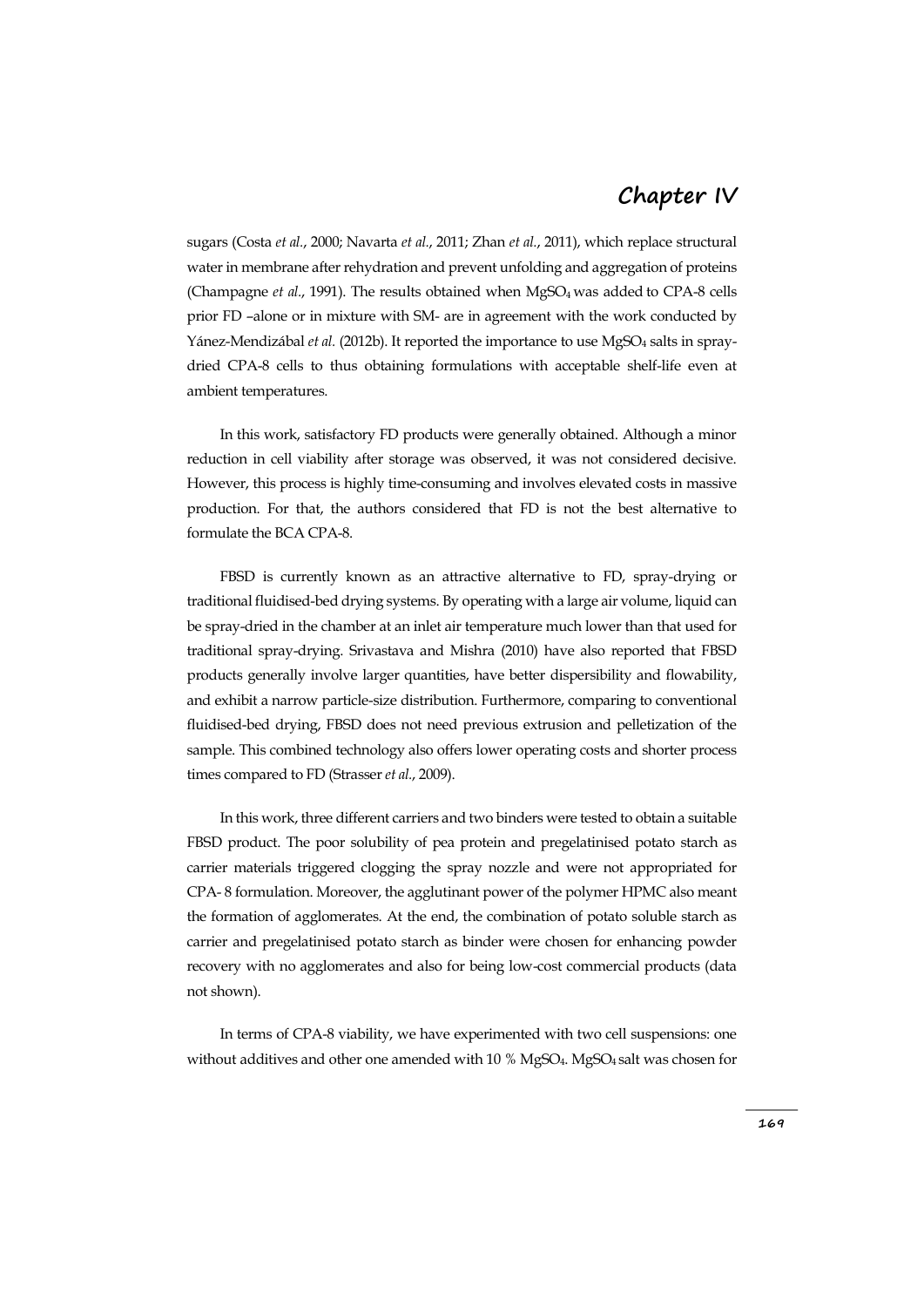its good results in CPA-8 FD -reported in this work- and also for the results showed in the work conducted by Yánez-Mendizábal *et al.* (2012b) on CPA-8 spray-drying. Both formulations provided high bacterial viability after drying and were found shelf-stable in all storage temperatures tested (22, 4 and -20  $^{\circ}$ C) extending the viability of CPA-8 for up to twelve months. This means that practically all the cells survived successfully the process. However, different findings were reported by Strasser *et al*. (2009) when lactic acid bacteria were dried using the same technique. In that case, without the addition of protectants, the viability of the cells was higher after FD than after FBSD. The results we obtained are important for subsequent CPA-8 distribution and application, considering that commercial products must have a long storage life and also should not require special cold conditions that increase their management cost.

Although CPA-8 can be stored and kept viable after long incubation periods, this does not guarantee that the biocontrol potential of the strain would be maintained. The biocontrol efficacy after the formulation process should be retained as one of the most important requisites for commercial purposes. Based on this, the antifungal activity of CPA-8 formulations against *M. laxa* and *M. fructicola* was tested on nectarines. CPA-8 formulated products have successfully controlled the pathogen compared to untreated fruit. These results supported that the formulating process did not have any negative effect on the biocontrol efficacy of CPA-8.

In conclusion, we could confirm that apart from the reported spray-drying method to formulate *B. amyloliquefaciens* CPA-8, this strain could be satisfactorily formulated with all the techniques evaluated in this work: LQF, FD and FBSD. In all cases, CPA-8 formulated products were obtained with satisfactory final concentrations and stable shelf-life. Taking into account the considerations mentioned, FBSD appeared to be the most suitable approach. Although the results presented are promising, CPA-8 FBSD needs to be improved in order to develop a commercially available product. Nevertheless, this work presented and discussed that FBSD technology ensures the efficacy, stability, and low-cost easily application of CPA-8 formulated products.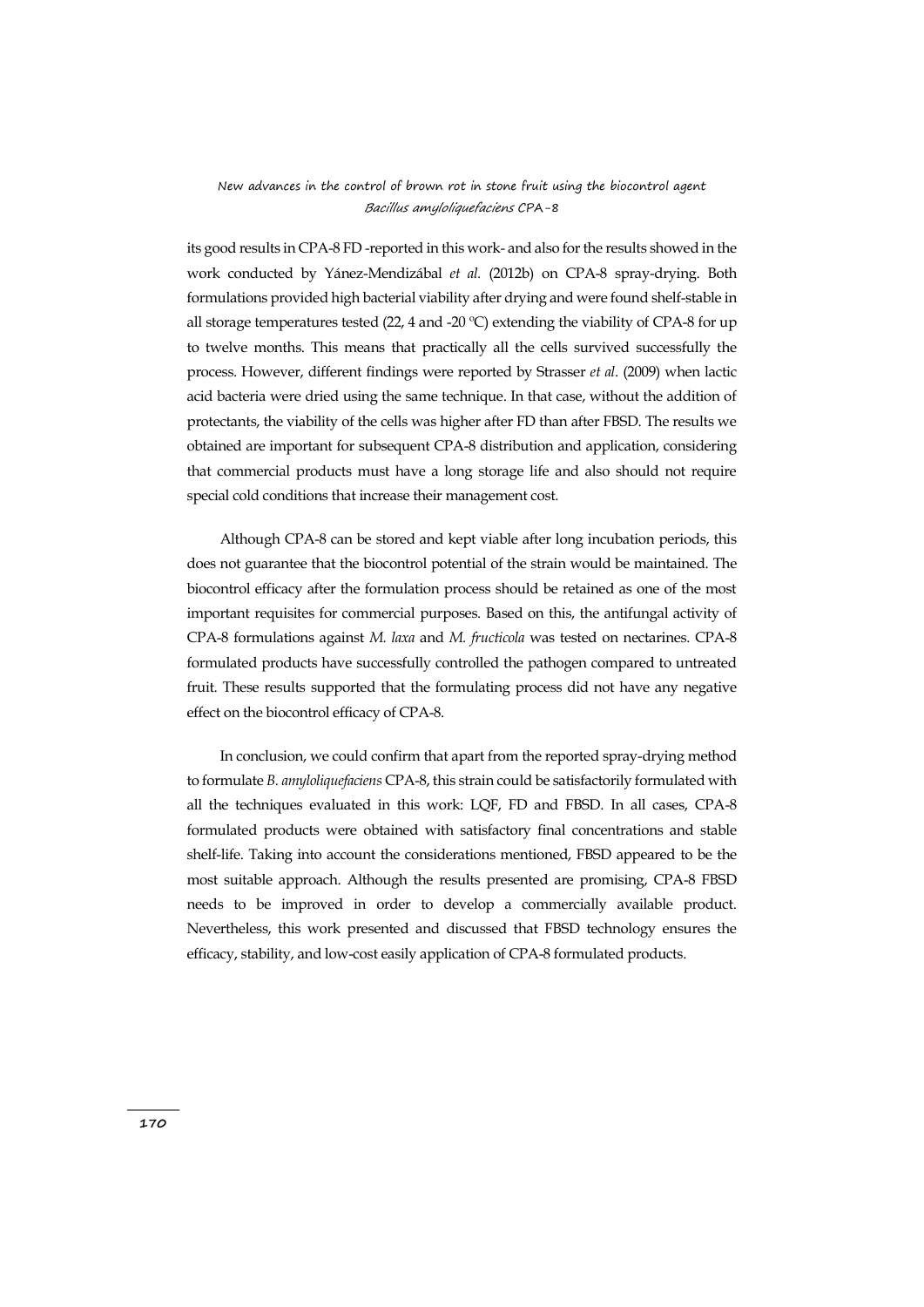### **Acknowledgments**

This research was supported by the European project BIOCOMES FP7-612713 and by the Secretaria d'Universitats i Recerca del Departament d'Economia i Coneixement de la Generalitat de Catalunya for the PhD grant 2014-FI-B00367 (Amparo M. Gotor Vila). The authors also thank CERCA Program (Generalitat de Catalunya).

### **REFERENCES**

- Abadias, M., Teixidó, N., Usall, J., Benabarre, A., Viñas, I., 2001. Viability, efficacy, and storage stability of freeze-dried biocontrol agent *Candida sake* using different protective and rehydration media. Journal of Food Protection 64**,** 856-861.
- Abadias, M., Teixidó, N., Usall, J., Solsona, C., Viñas, I., 2005. Survival of the postharvest biocontrol yeast *Candida sake* CPA-1 after dehydration by spraydrying. Biocontrol Science and Technology 15**,** 835-846.
- Abadias, M., Teixidó, N., Usall, J., Viñas, I., 2003. Optimization of growth conditions of the postharvest biocontrol agent *Candida sake* CPA in a lab-scale fermenter. Journal of Applied Microbiology 95**,** 301-309.
- Casals, C., Elmer, P.A.G., Viñas, I., Teixidó, N., Sisquella, M., Usall, J., 2012. The combination of curing with either chitosan or *Bacillus subtilis* CPA-8 to control brown rot infections caused by *Monilinia fructicola*. Postharvest Biology and Technology 64**,** 126-132.
- Casals, C., Teixidó, N., Viñas, I., Silvera, E., Lamarca, N., Usall, J., 2010. Combination of hot water, *Bacillus subtilis* CPA-8 and sodium bicarbonate treatments to control postharvest brown rot on peaches and nectarines. European Journal of Plant Pathology 128**,** 51-63.
- Champagne, C.P., Gardner, N., Brochu, E., Beaulieu, Y., 1991. The freeze-drying of lactic acid bacteria: A review. Canadian Institute of Food Science and Technology 24**,** 118-128.
- Costa, E., Usall, J., Teixidó, N., García, N., Viñas, I., 2000. Effect of protective agents, rehydration media and initial cell concentration on viability of *Pantoea*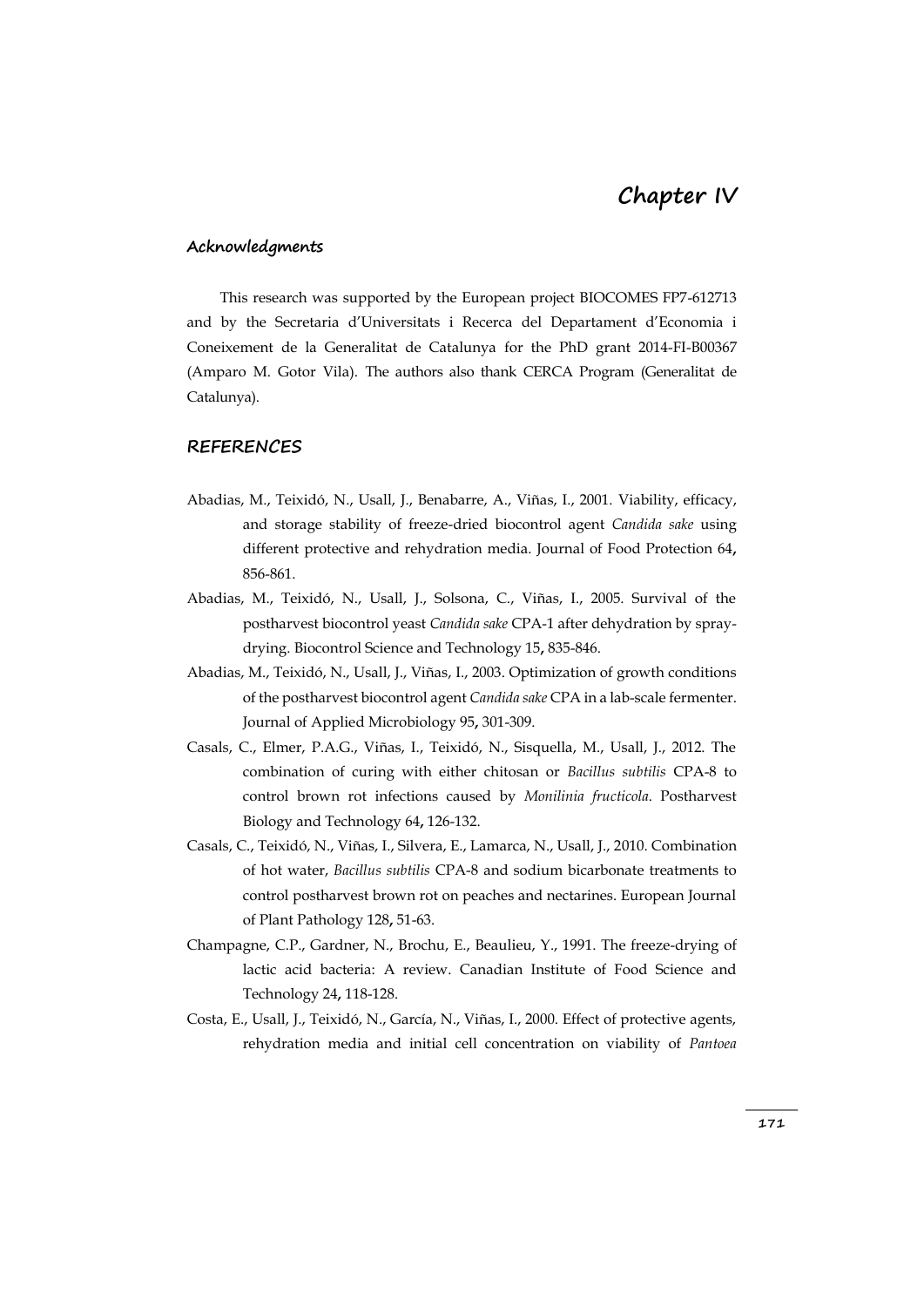*agglomerans* strain CPA-2 subjected to freeze-drying. Journal of Applied Microbiology 89**,** 793-800.

- Droby, S., Wisniewski, M., Macarisin, D., Wilson, C., 2009. Twenty years of postharvest biocontrol research: Is it time for a new paradigm? Postharvest Biology and Technology 52**,** 137-145.
- Gotor-Vila, A., Teixidó, N., Usall, J., Dashevskaya, S., Torres, R., 2016. Development of a SCAR marker and a strain-specific genomic marker for the detection of the biocontrol agent strain CPA-8 *Bacillus amyloliquefaciens* (formerly *B. subtilis)*. Annals of Applied Biology 169**,** 248-256.
- Hubalek, Z., 2003. Protectants used in the cryopreservation of microorganisms. Cryobiology 46**,** 205-229.
- Janisiewicz, W.J., Korsten, L., 2002. Biological control of postharvest diseases of fruits. Annual Review of Phytopathology 40**,** 411-441.
- Larena, I., Torres, R., De Cal, A., Liñan, M., Melgarejo, P., Domenichini, P., Bellini, A., Mandrin, J.F., Lichou, J., Ochoa de Eribe, X., Usall, J., 2005. Biological control of postharvest brown rot (*Monilinia* spp.) of peaches by field applications of *Epicoccum nigrum*. Biological Control 32**,** 305-310.
- Li, B.Q., Tian, S.P., 2007. Effect of intracellular trehalose in *Cryptococcus laurentii* and exogenous lyoprotectants on its viability and biocontrol efficacy on *Penicillium expansum* in apple fruit. Letters in Applied Microbiology 44**,** 437- 442.
- Mari, M., Francesco, A.d., Bertolini, P., 2014. Control of fruit postharvest diseases: old issues and innovative approaches. Stewart Postharvest Review 10 (1), 1-4.
- Mari, M., Torres, R., Casalini, L., Lamarca, N., Mandrin, J.F., Lichou, J., Larena, I., De Cal, M.A., Melgarejo, P., Usall, J., 2007. Control of post-harvest brown rot on nectarine by *Epicoccum nigrum* and physico-chemical treatments. Journal of the Science of Food and Agriculture 87**,** 1271-1277.
- Melin, P., Håkansson, S., Schnürer, J., 2007. Optimisation and comparison of liquid and dry formulations of the biocontrol yeast *Pichia anomala* J121. Applied Microbiology and Biotechnology 73**,** 1008-1016.
- Melin, P., Schnürer, J., Håkansson, S., 2011. Formulation and stabilisation of the biocontrol yeast *Pichia anomala*. Antonie van Leeuwenhoek 99**,** 107-112.
- Navarta, L.G., Calvo, J., Calvente, V., Benuzzi, D., Sanz, M.I., 2011. Freezing and freeze-drying of the bacterium *Rahnella aquatilis* BNM 0523: Study of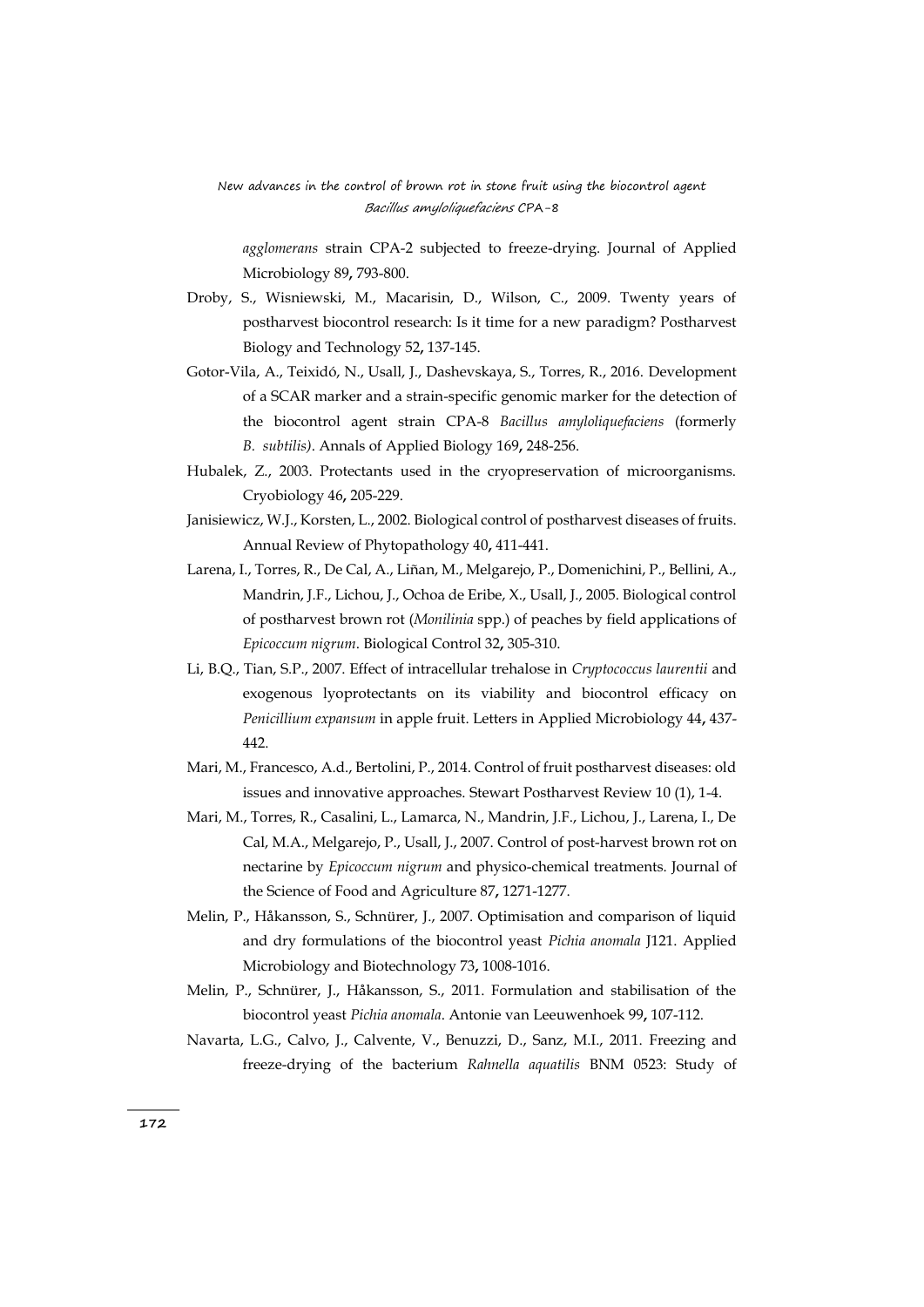protecting agents, rehydration media and freezing temperatures. Letters in Applied Microbiology 53**,** 565-571.

- Nicholson, W.L., Munakata, N., Horneck, G., Melosh, H.J., Setlow, P., 2000. Resistance of *Bacillus* endospores to extreme terrestrial and extraterrestrial environments. Microbiology and Molecular Biology Reviews 64**,** 548-572.
- Nunes, C., 2012. Biological control of postharvest diseases of fruit. European Journal of Plant Pathology 133**,** 181-196.
- Sabuquillo, P., De Cal, A., Melgarejo, P., 2010. Development of a dried *Penicillium oxalicum* conidial formulation for use as a biological agent against *Fusarium* wilt of tomato: Selection of optimal additives and storage conditions for maintaining conidial viability. Biological Control 54**,** 221-229.
- Sharma, R.R., Singh, D., Singh, R., 2009. Biological control of postharvest diseases of fruits and vegetables by microbial antagonists: A review. Biological Control 50**,** 205-221.
- Srivastava, S., Mishra, G., 2010. Fluis bed technology: Overview and parameters for process selection. International Journal of Pharmaceutical Sicence and Drug Research 2**,** 236-246.
- Strasser, S., Neureiter, M., Geppl, M., Braun, R., Danner, H., 2009. Influence of lyophilization, fluidized bed drying, addition of protectants, and storage on the viability of lactic acid bacteria. Journal of Applied Microbiology 107**,** 167- 177.
- Teixidó, N., Torres, R., Abadias, M., Usall, J., 2011. Biological control of postharvest diseases in fruit and vegetables. In: Lacroix, C., (Ed.), Protective cultures, antimicrobial metabolites and bacteriophages for food and beverage. Woodhead Publishing Limited, Cambridge, UK, pp. 364-402.
- Usall, J., Casals, C., Sisquella, M., Palou, L., De Cal, A., 2015. Alternative technologies to control postharvest diseases of stone fruits. Stewart Postharvest Review 11**,** 4:2.
- Yánez-Mendizábal, V., Viñas, I., Usall, J., Cañamás, T., Teixidó, N., 2012a. Endospore production allows using spray-drying as a possible formulation system of the biocontrol agent *Bacillus subtilis* CPA-8. Biotechnology Letters 34**,** 729- 735.